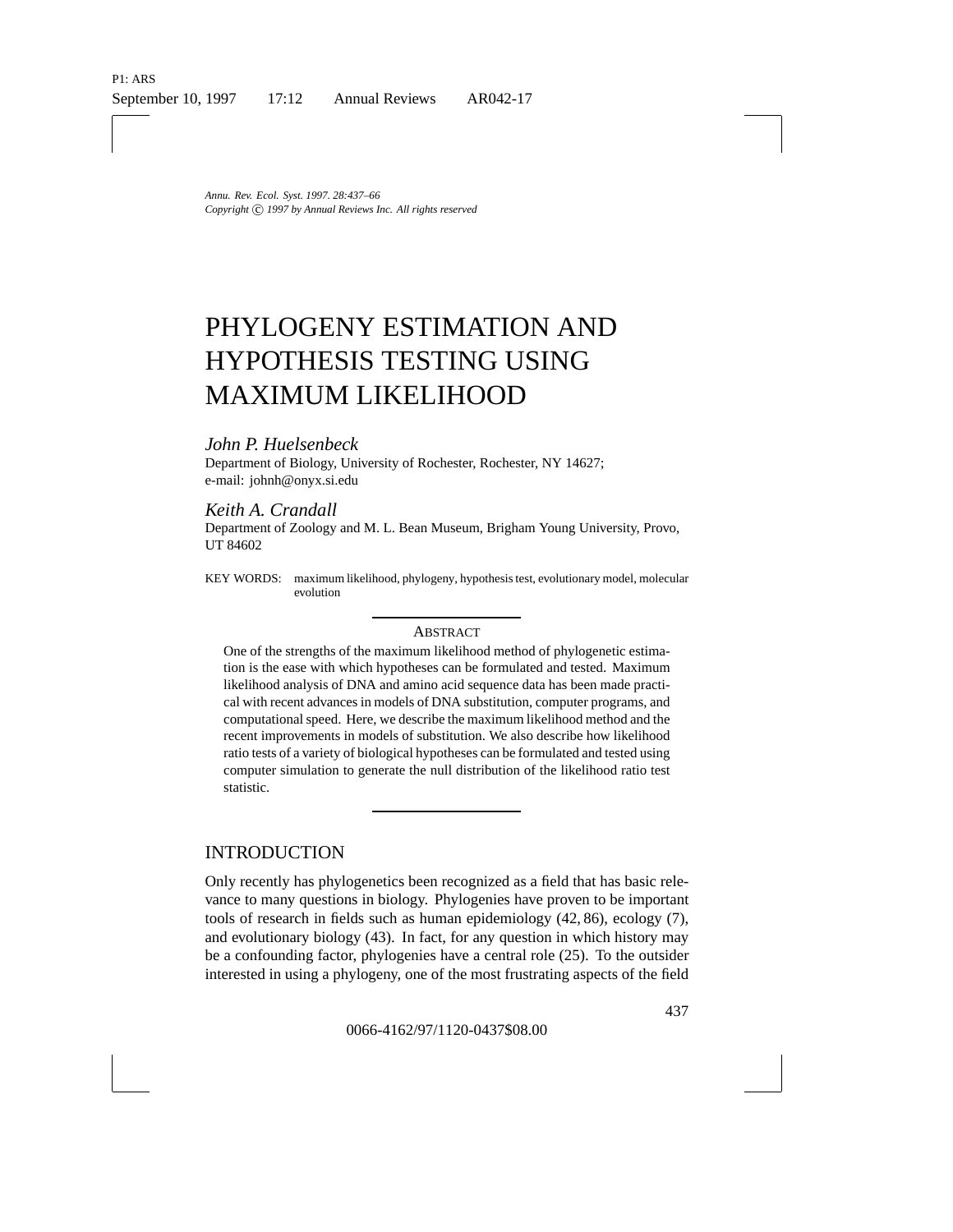of systematics is the lack of agreement as to which of the many methods of analysis to use (54). Which method of analysis is best suited for a particular data set is a question of current, and often vehement, debate. The evolutionary biologist is often left asking not only, "Which method of analysis do I use?", but, if different methods lead to conflicting genealogies, "Which tree do I believe?". As researchers become drawn to the opinion that phylogeny reconstruction is a problem of statistical inference, it is important to examine phylogenetic methods for their statistical properties and assumptions.

Several criteria can be used as a basis to choose among methods. One criterion is accuracy; that is, how well do different methods estimate the correct tree? This criterion has captured most of the attention of systematists, and there is a veritable scientific cottage industry producing papers that examine the performance of different phylogenetic methods for simulated data sets (29, 44, 49, 50, 54, 62, 97, 108), well-supported phylogenies (2, 17, 52), and experimental phylogenies (16, 48). However, criteria besides accuracy are also important. For example, a phylogenetic method should provide some means of falsifying the assumptions made during the analysis (88). All phylogenetic methods, by necessity, must make specific assumptions about the evolutionary process. Typical assumptions include a bifurcating tree as a model to describe the genealogy of a group and a model of character change. Yet, many methods do not provide a means of testing these assumptions. Furthermore, some provision for choosing among different models of evolution should be available. In choosing between a simple model of character change and a more complex model, for example, how can one justify using the complex model in a phylogenetic analysis? Finally, the methods should be able to estimate the confidence in the phylogeny and provide a framework for testing phylogenetic hypotheses.

Inasmuch as phylogenies are important for many evolutionary questions, the criteria posed above are important. In this review, we concentrate on one method of phylogenetic estimation—maximum likelihood. Recent advances have made maximum likelihood practical for analysis of DNA and amino acid sequence data. Many of the advances consist of improvements in the models of DNA substitution implemented by maximum likelihood. However, increased computer speed and improved computer programs have also played an important role. In this paper, we review the recent advances made in maximum likelihood estimation of phylogenetic trees. Specifically, we examine how maximum likelihood has been used for phylogeny estimation and hypothesis testing.

## THE LIKELIHOOD PRINCIPLE

The method of maximum likelihood is usually credited to the English statistician RA Fisher, who described the method in 1922 and first investigated its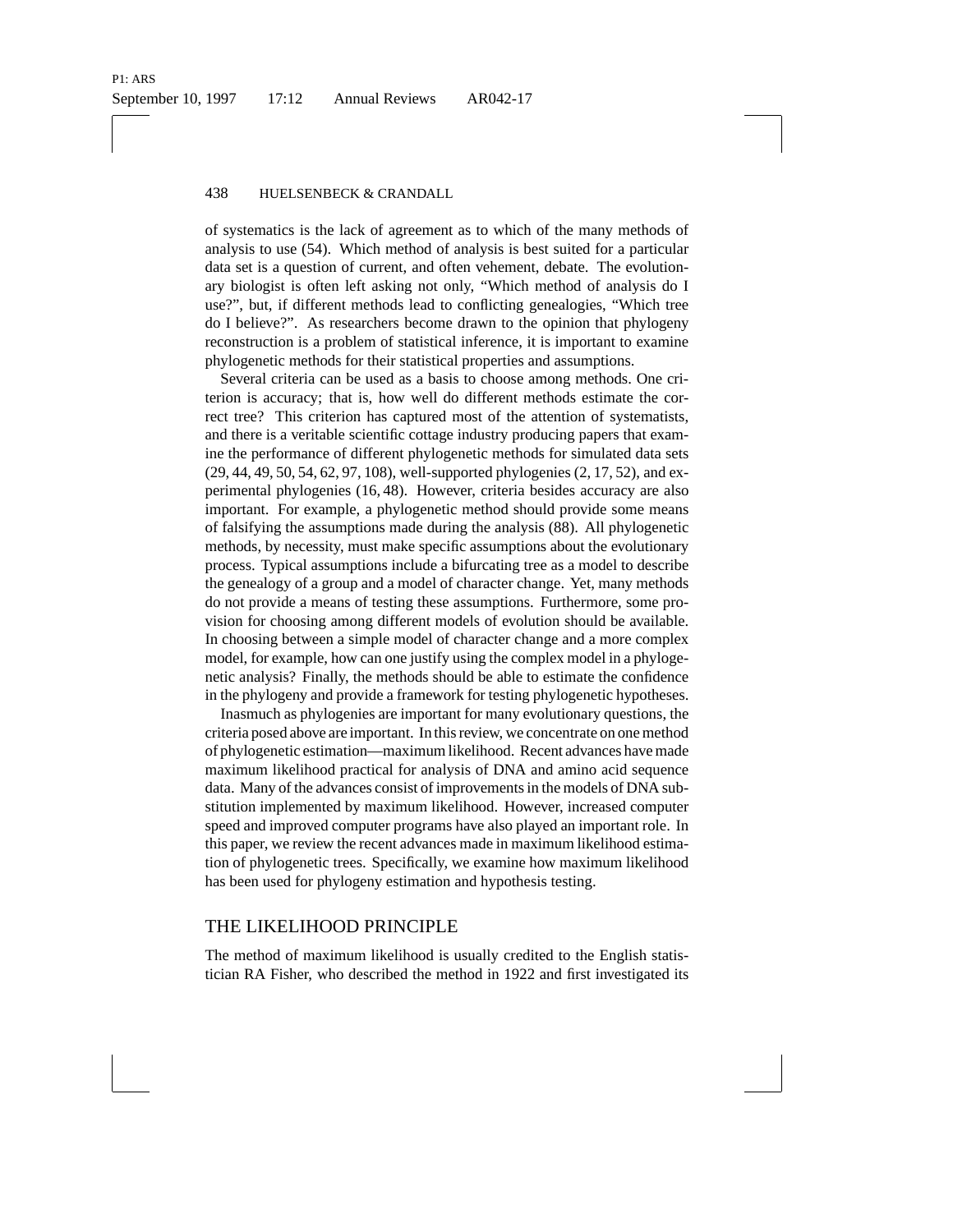properties (28). The method of maximum likelihood depends on the complete specification of the data and a probability model to describe the data. The probability of observing the data under the assumed model will change depending on the parameter values of the model. The maximum likelihood method chooses the value of a parameter that maximizes the probability of observing the data.

## *A Coin Tossing Experiment*

Consider the simple experiment of tossing a coin with the goal of estimating the probability of heads for the coin. The probability of heads for a fair coin is 0.5. For this example, however, we assume that the probability of heads is unknown (perhaps the fairness of the coin is being tested) and must be estimated. The three main components of the maximum likelihood approach are (*a*) the data, (*b*) a model describing the probability of observing the data, and (*c*) the maximum likelihood criterion.

Assume that we performed the coin flip experiment, tossing a coin *n* times. An appropriate model that describes the probability of observing *h* heads out of *n* tosses of a coin is the binomial distribution. The binomial distribution has the following form

$$
\Pr[h \mid p, n] = \binom{n}{h} p^h (1-p)^{n-h}, \tag{1.1}
$$

where *p* is the probability of heads, the binomial coefficient  $\binom{n}{h}$  gives the number of ways to order *h* successes out of *n* trials, and the vertical line means "given."

Assuming independence of the individual and discrete outcomes, the likelihood function is simply the joint probability of observing the data under the model. For the coin toss experiment in which a binomial distribution is assumed, the likelihood function becomes

$$
L(p | h, n) = {n \choose h} p^{h} (1-p)^{n-h}.
$$

Often the log likelihood is used instead of the likelihood for strictly computational purposes. Taking the natural log of the function does not change the value of *p* that maximizes the likelihood.

Figure 1 shows a plot of likelihood, *L*, as a function of *p* for one possible outcome of  $n = 10$  tosses of a coin (six heads and four tails). The likelihood appears to be maximized when *p* is the proportion of the time that heads appeared in our experiment. This illustrates a computational way to find the maximum likelihood estimate of *p* (change *p* in small increments until a maximum is found). Alternatively, the maximum likelihood estimate of *p* can be found analytically by taking the derivative of the likelihood function with respect to *p* and finding where the slope is zero. If this is done, we find that the estimate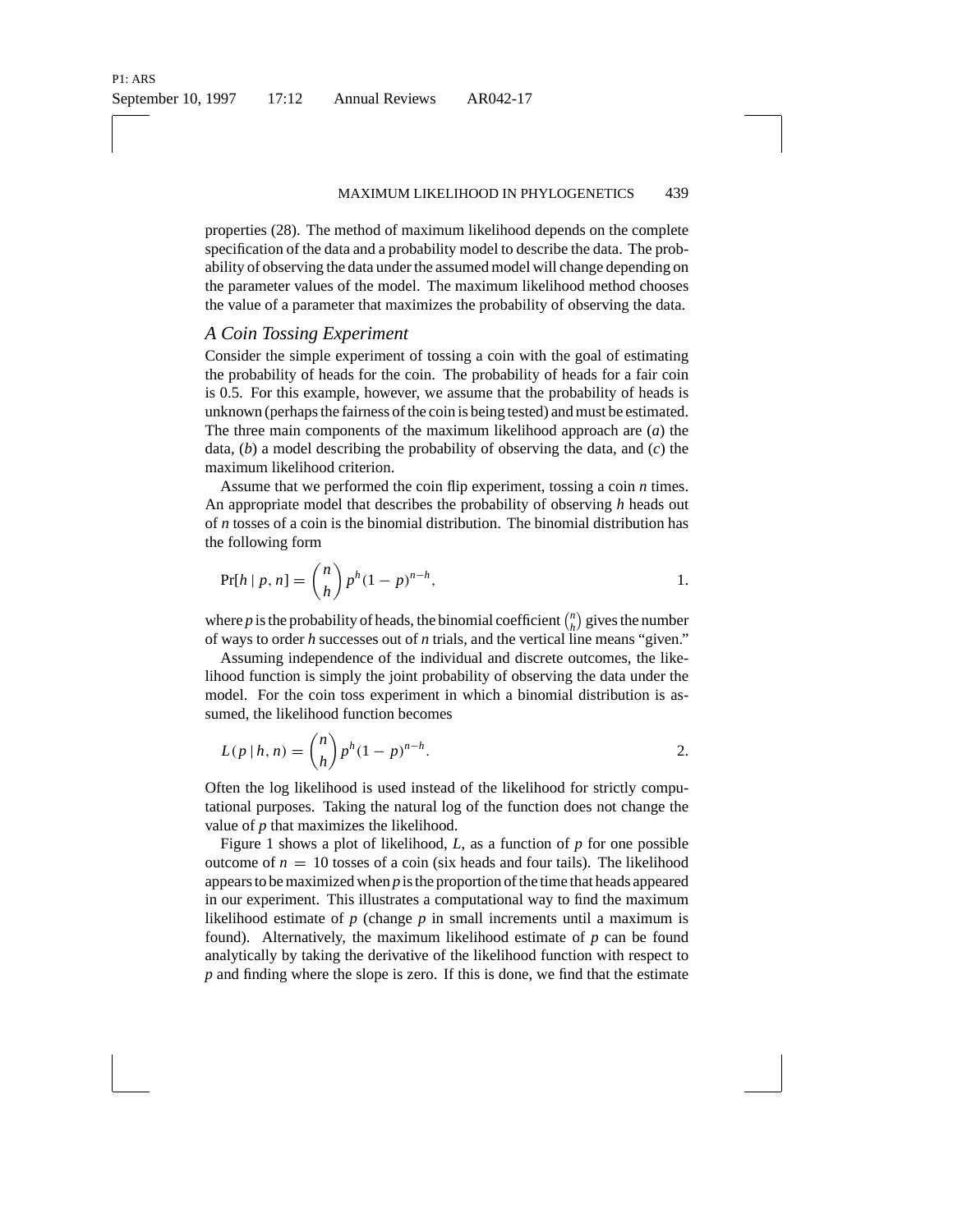

*Figure 1* The likelihood surface for one possible realization of the coin tossing experiment. Here, six heads and four tails are observed. The likelihood appears to be maximized when  $p = 0.6$ .

of *p* is  $\hat{p} = h/n$ . The estimate of *p* is simply the proportion of heads that we observed in our experiment.

Maximum likelihood estimates perform well according to several criteria. Statistical estimators are evaluated according to their consistency, efficiency, and bias. These criteria provide an idea of how concentrated an estimate of a parameter is around the true value of that parameter. A method is consistent if the estimate converges to the true value of the parameter as the number of data increases. An efficient method provides a close estimate of the true value of the parameter (i.e., the variance of the estimate is small), and an unbiased estimator does not consistently under- or over-estimate the true value of the parameter. Mathematically, an estimate  $\hat{\theta}_n$  of a parameter  $\theta$  based on a sample of size *n* is consistent if

$$
P(|\hat{\theta}_n - \theta| > \varepsilon) \to 0, \text{ as } n \to \infty
$$
3.

for any  $\varepsilon > 0$  where  $\theta$  is the true value of the parameter. The mean square error (MSE) measures the variance and bias of an estimate. The MSE of an estimate  $\hat{\theta}$  is

$$
MSE(\hat{\theta}) = E(\hat{\theta} - \theta)^2
$$
  
= Var(\hat{\theta}) + (E(\hat{\theta}) - \theta)^2.

The first term of the MSE is the variance of the estimate, and the second term is the bias. A method is unbiased if the expectation of the estimate equals the true value of the parameter  $[E(\hat{\theta}) = \theta]$ . When two competing estimators of a parameter are considered, the estimate with the smaller MSE is said to be more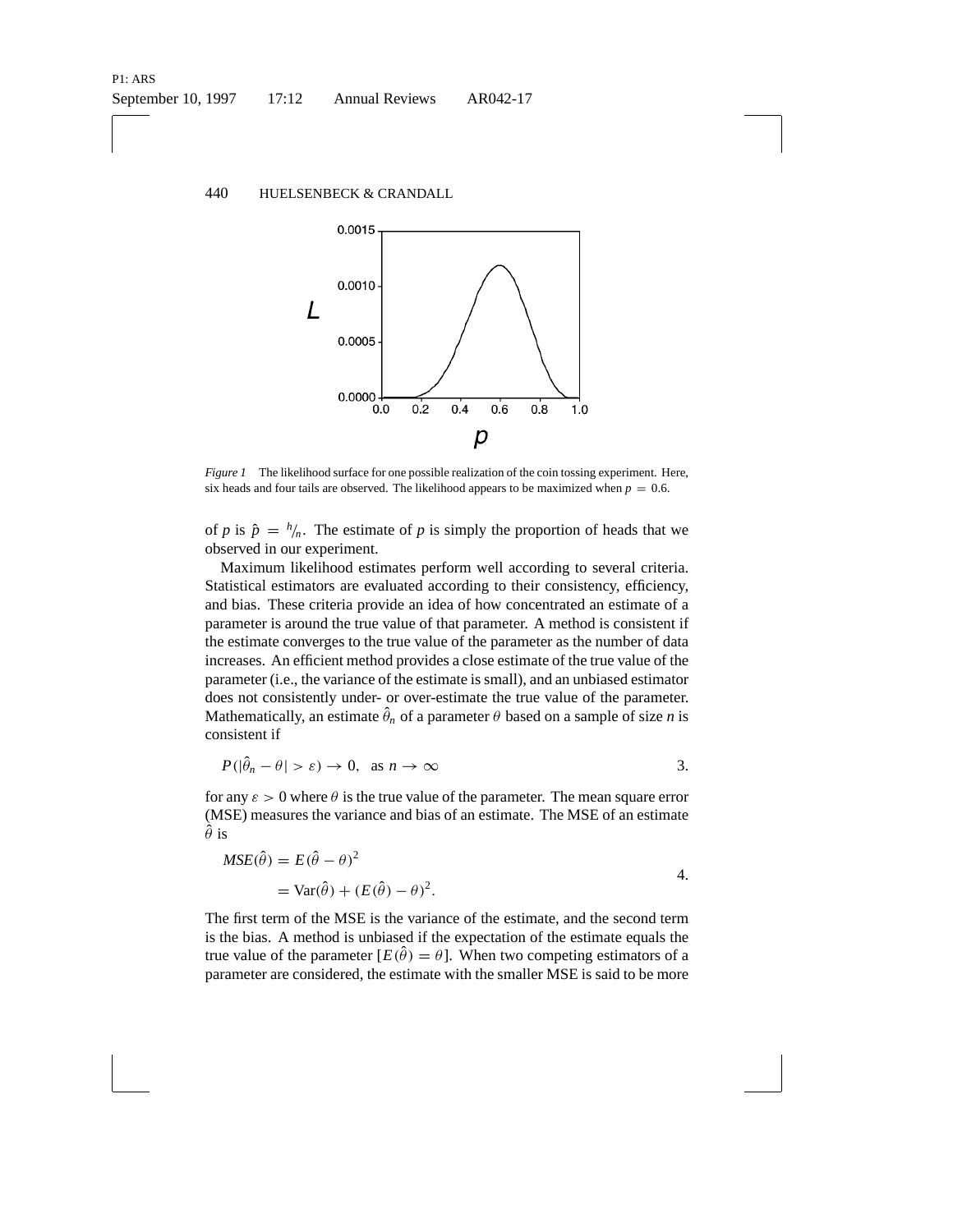efficient. Maximum likelihood estimates are typically consistent under the model. Furthermore, they are asymptotically efficient, meaning that the variance of a maximum likelihood estimate is equal to the variance of any unbiased estimate as the sample size increases. However, maximum likelihood estimates are often biased (e.g., the maximum likelihood estimate of the parameter  $\sigma^2$  of a normal distribution is biased).

## MAXIMUM LIKELIHOOD IN PHYLOGENETICS

The application of maximum likelihood estimation to the phylogeny problem was first suggested by Edwards & Cavalli-Sforza (20). However, they found the problem too computationally difficult at the time and attempted approximate methods instead (thereby introducing the minimum evolution—later to be known as the parsimony—and the least squares methods of phylogeny estimation). The subsequent history of maximum likelihood can be read as a steady progress in which computational barriers were broken and the models used were made more biologically realistic. For example, Neyman (83) applied maximum likelihood estimation to molecular sequences (amino acids or nucleotides) using a simple model of symmetric change that assumed substitutions were random and independent among sites. It was not until Felsenstein's implementation (24), however, that a general maximum likelihood approach was fully developed for nucleotide sequence data. Below, we outline the basic strategy for obtaining maximum likelihood estimates of phylogeny, given a set of aligned nucleotide or amino acid sequences. We then show how the basic strategy can be complicated by biological reality.

Conceptually, maximum likelihood in phylogenetics is as simple as the example given above for estimating the probability of heads in a coin toss experiment. The data for molecular phylogenetic problems are the individual site patterns. We assume that the sequences have been aligned, though the alignment procedure can be explicitly incorporated into the estimation of phylogeny (111, 112). For example, for the following aligned DNA sequences of  $s = 4$  taxa,

Taxon 1 ACCAGC Taxon 2 AACAGC Taxon 3 AACATT Taxon 4 AACATC,

the observations are  $\mathbf{x}_1 = \{A, A, A, A\}', \mathbf{x}_2 = \{C, A, A, A\}', \mathbf{x}_3 = \{C, C, A, A, B\}$ C, C}',  $\mathbf{x}_4 = \{A, A, A, A\}'$ ,  $\mathbf{x}_5 = \{G, G, T, T\}'$ , and  $\mathbf{x}_6 = \{C, C, T, C\}'$ . If one were interested in coding the data as amino acids, the above sequences, if in frame, would be represented as  $\mathbf{x}_1 = \{\text{Thr, Asn, Asn, Asn}\}\$  and  $\mathbf{x}_2 =$ {Ser, Ser, Ile, Ile}'. The sample consists of *n* vectors (as many vectors as there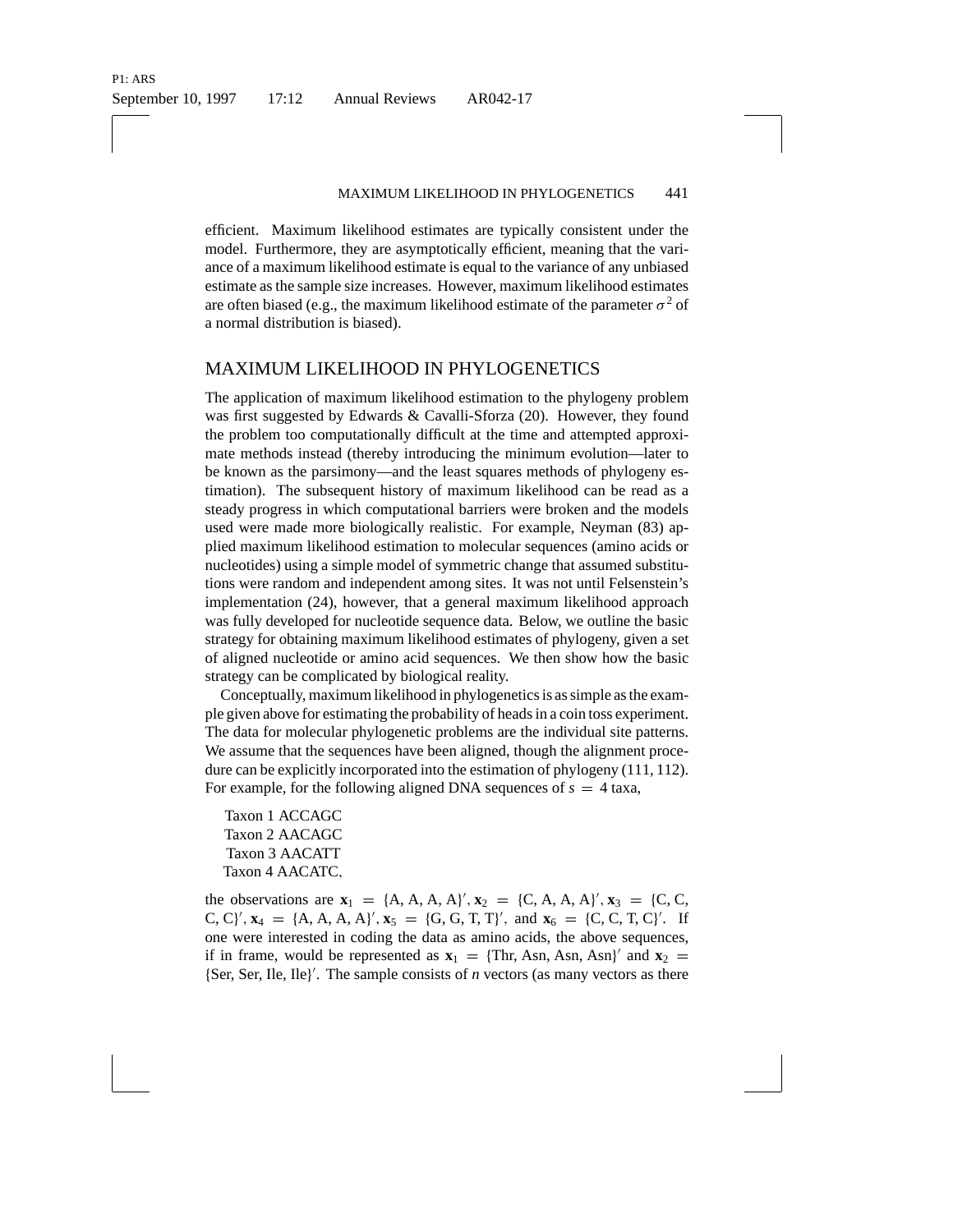are sites in the sequence, with the elements of each vector denoting the nucleotide state for each taxon for site *i*.

Note that two of the sites exhibit the same site pattern  $(\mathbf{x}_1 \text{ and } \mathbf{x}_4)$ . There are a total of  $r = 4<sup>s</sup>$  site patterns possible for *s* species. The number of sites exhibiting different site patterns can also be considered as the data in a phylogenetic analysis. For example, the above data matrix can also be described as

| Taxon 1 AAAAAAAAAACCCGTTT       |
|---------------------------------|
| Taxon 2 $AAAAAAA$ , $ACCCG$ TTT |
| Taxon 3 AAAACCCCGACTTTTT        |
| Taxon 4 ACGTACGTAACCTCGT        |
|                                 |
| Number $2000000001111000$       |

where the matrix is now a 4  $\times$  256 matrix of all  $r = 4^4 = 256$  site patterns possible for four species. The site patterns are labeled 1, 2, ... ,*r*. Most of the possible site patterns for our sample data set are not observed. However, 5 site patterns are observed (now labeled  $y_1 = {A, A, A}, A'$ ,  $y_{65} = {C, A, A, A}'$ ,  $y_{86} =$  ${C, C, C, C}$ ,  ${y_{94}} = {C, C, T, C}$ , and  ${y_{176}} = {G, G, T, T}$ . The numbers of sites exhibiting each site pattern are contained in a vector **n** ( $n_1 = 2$ ,  $n_{65} = 1$ ,  $n_{86} = 1, n_{94} = 1, n_{176} = 1$ , with all other  $n_i = 0$  for the example data matrix).

Maximum likelihood assumes an explicit model for the data. Just as with the coin tossing experiment, the data are considered as random variables. However, instead of two possible outcomes, there are  $r = 4<sup>s</sup>$  possible outcomes for DNA sequences. Hence, the data can be described using a multinomial distribution. The multinomial distribution is a generalization of the binomial distribution and has the following form:

$$
Pr[n_1, n_2, \ldots, n_r | p_1, p_2, \ldots, p_r] = {n \choose n_1, n_2, \ldots, n_r} \prod_{i=1}^r p_i^{n_i},
$$
 5.

where  $\binom{n}{n_1, n_2, ..., n_r}$  is the number of ways that *n* objects can be grouped into *r* classes,  $n_i$  is the number of observations of the *i*th site pattern, and  $p_i$  is the probability that site pattern *i* occurs. A maximum likelihood estimate of  $p_i$  is  $\hat{p}_i = \binom{n_i}{n}$  (that is, the probability of the *i*th class is the proportion of the time it was observed). The likelihood, then, can be calculated assuming a multinomial distribution by setting the likelihood equal to Equation 5. However, by using a multinomial distribution, one cannot estimate topology or other biologically interesting parameters. Hence, models that incorporate phylogeny are assumed. The difference in the log likelihood of the data under multinomial and phylogenetic models, however, represents the cost associated with assuming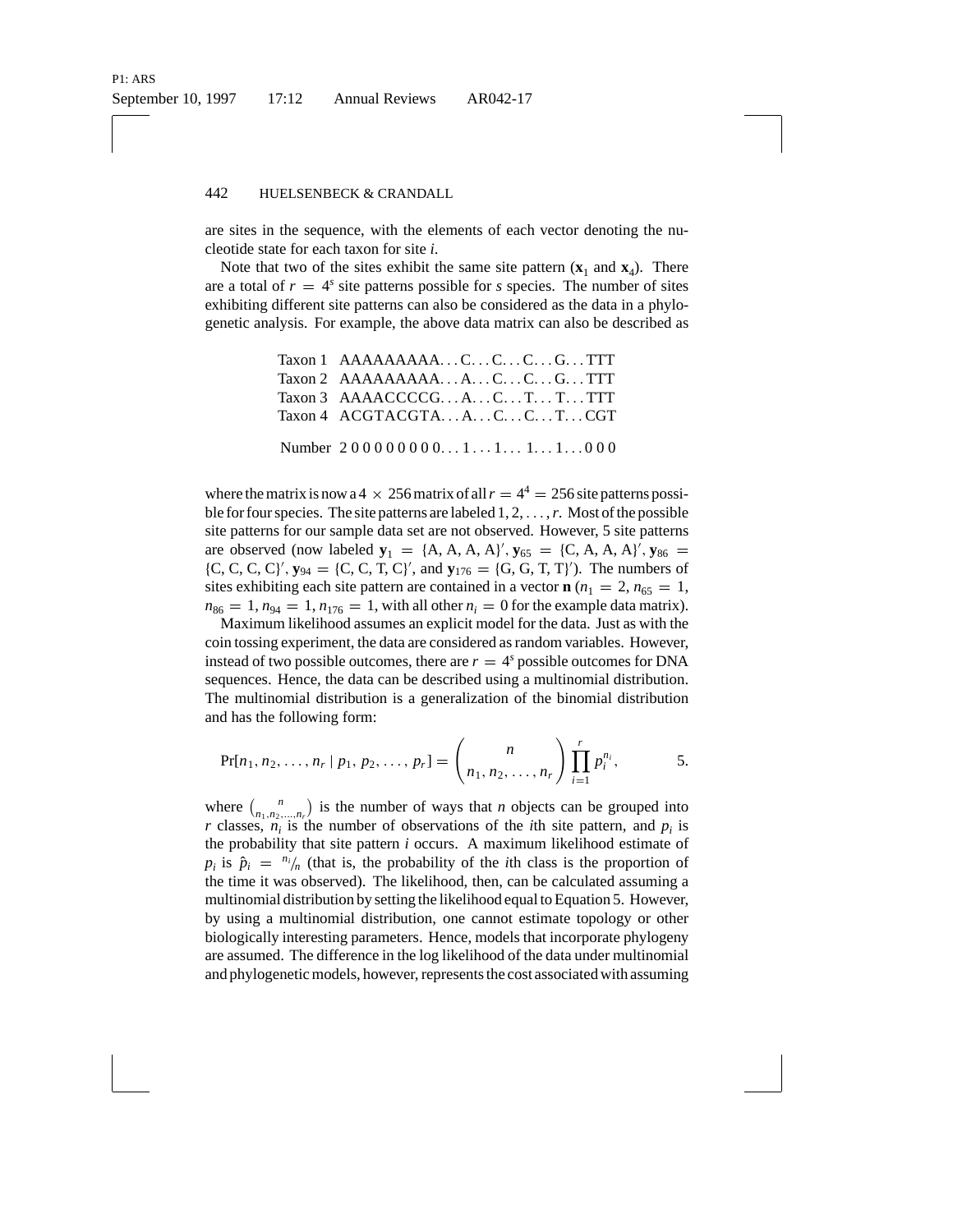

*Figure 2* The likelihood method assumes that observed sequences (here, the nucleotides for site pattern 176 from the example in the text;  $y_{176} = \{G, G, T, T\}'$  are related by a phylogenetic tree (τ) with branch lengths  $(v_1, \ldots, v_6)$  specified in terms of expected number of substitutions per site. The probability of observing the data (**y**176) is a sum over the possible assignments of nucleotides to the internal nodes, *i*, *j*, and *k*.

a phylogenetic tree and substitution model (32, 80, 93) and has also been used to show that maximum likelihood in phylogenetics is consistent (117).

Just like the multinomial probability model, phylogenetic models specify the probability of observing different site patterns. At a minimum, a phylogenetic model for molecular data includes a tree  $(\tau)$  relating the sequences with branch lengths of the tree (**v**) specified in terms of expected number of changes per site and a model of sequence change. Consider just one of the nucleotide site patterns, above  $(y_{176})$ , for the tree of Figure 2. Because the identities of the nucleotides at the internal nodes  $i$ ,  $j$ , and  $k$  are unknown, the probability of observing site pattern 176 is a sum of 64 terms (the  $4^3 = 64$  possible assignments of nucleotides to nodes *i*, *j*, and *k*),

$$
Pr[y_{176} = \{G, G, T, T\} | \tau, v_1, ..., v_6, \Theta]
$$
  
= 
$$
\sum_{i=1}^{4} \sum_{j=1}^{4} \sum_{k=1}^{4} \pi_k p_{Gi}(v_1, \Theta) p_{Gi}(v_2, \Theta) p_{Tj}(v_3, \Theta)
$$
  

$$
\times p_{Tj}(v_4, \Theta) p_{ik}(v_5, \Theta) p_{jk}(v_6, \Theta),
$$

where nucleotides, A, C, G, or T are assumed at the internal nodes if *i*, *j*, or *k* are equal to 1, 2, 3 or 4, respectively,  $\pi$ <sub>i</sub> is the equilibrium frequency of nucleotide *i*, and  $p_{xy}(v_i, \Theta)$  is the probability of observing nucleotides *x* and *y* at the tips of a branch given the branch length and other parameters,  $\Theta$ , of the substitution model. Felsenstein (24) pointed out that the above calculation can be performed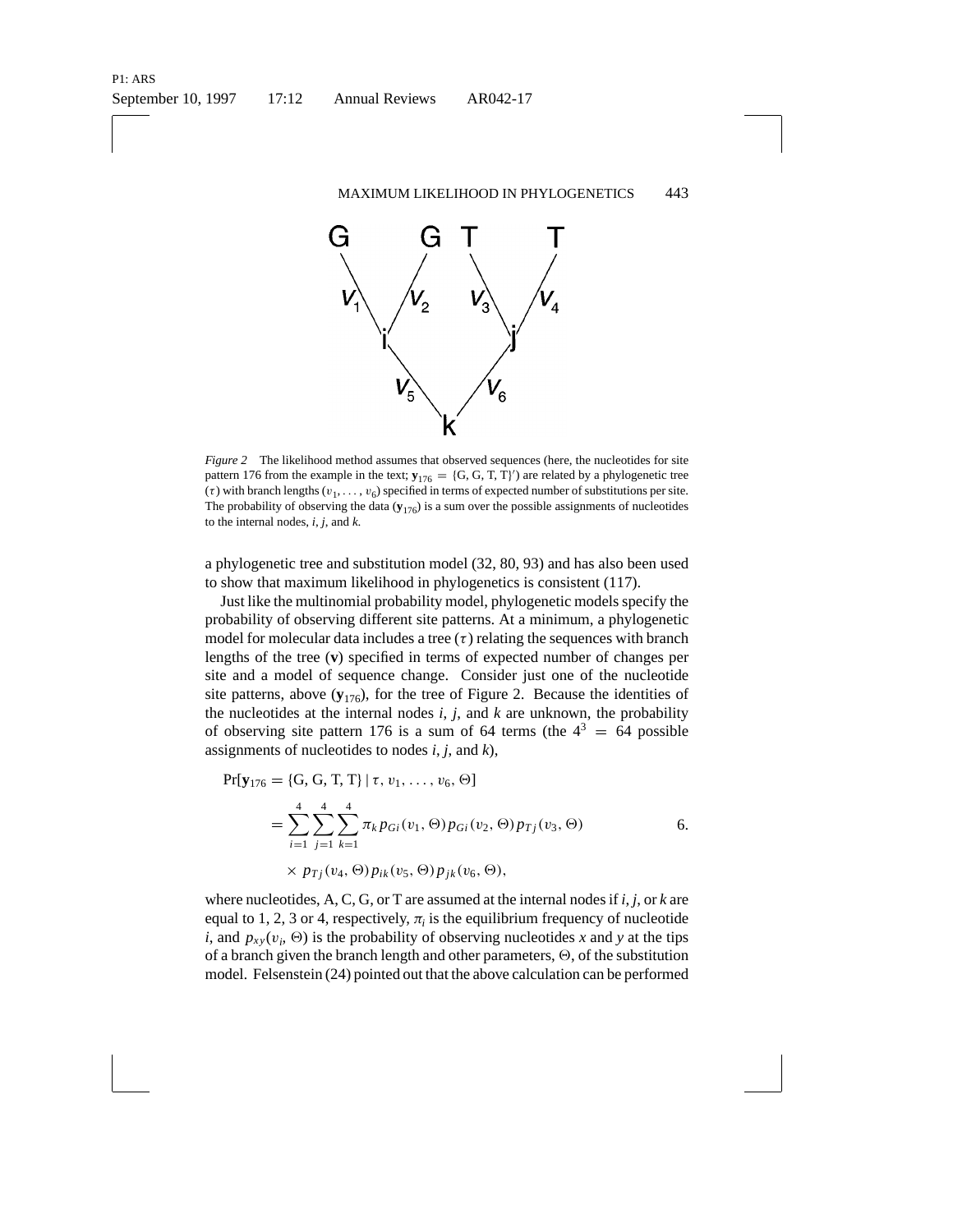much more quickly by taking advantage of the tree structure when performing the summations over nucleotides at interior nodes. If instead of DNA sequences, amino acid sequences are used, the above equation involves a summation over  $20^3 = 8000$  possible assignments of amino acids to the internal nodes, and  $p_{xy}(v_i, \Theta)$  represents the probability of observing amino acids *x* and *y* at the tips of a branch given the branch length and other parameters of the substitution model.

Assuming independence among sites, the likelihood of a tree  $(\tau)$  is

$$
L(\tau, \mathbf{v}, \Theta | \mathbf{y}_1, \ldots, \mathbf{y}_r) = {n \choose n_1, n_2, \ldots, n_r} \prod_{i=1}^r Pr[\mathbf{y}_i | \tau, \mathbf{v}, \Theta]^{n_i}, \qquad 7.
$$

where **v** is a vector containing the lengths of the branches and is either  $\mathbf{v} =$  $(v_1, \ldots, v_{2s-2})$  for rooted trees or  $\mathbf{v} = (v_1, \ldots, v_{2s-3})$  for unrooted trees (*s* is the number of sequences), and *r* is the total number of site patterns possible for *s* sequences. The multinomial coefficient  $\binom{n}{n_1, n_2, ..., n_r}$  is a constant and is usually disregarded when calculating the likelihood of a tree. Also, to speed computation of the likelihood, the product is taken only over observed site patterns. The likelihood as formulated in Equation 7 does not consider the order of the site patterns. However, for several models of DNA substitution, the order of the sites is of interest and cannot be disregarded (27, 120). For such problems, the likelihood function is the product over all sites

$$
L(\tau, \mathbf{v}, \Theta \mid \mathbf{x}_1, \ldots, \mathbf{x}_n) = \prod_{i=1}^n \Pr[\mathbf{x}_i \mid \tau, \mathbf{v}, \Theta].
$$
8.

The method of Felsenstein (24) is to choose the tree that maximizes the likelihood as the best estimate of phylogeny. This application of likelihood is unusual because the likelihood function changes depending on the tree (81, 124). In principle, to find the maximum likelihood tree, one must visit each of the  $\frac{(2s-5)!}{2^{s-3}(s-3)!}$ possible unrooted bifurcating trees in turn (23). For each tree, one finds the combination of branch lengths and other parameters that maximizes the likelihood of the tree (that maximizes the likelihood function, above). The maximum likelihood estimate of phylogeny is the tree with the greatest likelihood.

This procedure of visiting all possible trees and calculating the likelihood for each is computationally expensive. Fortunately, there are many short cuts that can substantially speed up the procedure. As mentioned above, Felsenstein described an efficient method to calculate the likelihood by taking advantage of the tree topology when summing over all possible assignments of nucleotides to internal nodes (24). There are also efficient ways of optimizing branch lengths that involve taking the first and second derivatives of the likelihood function with respect to the branch of interest (see 67). Finally, rather than visiting each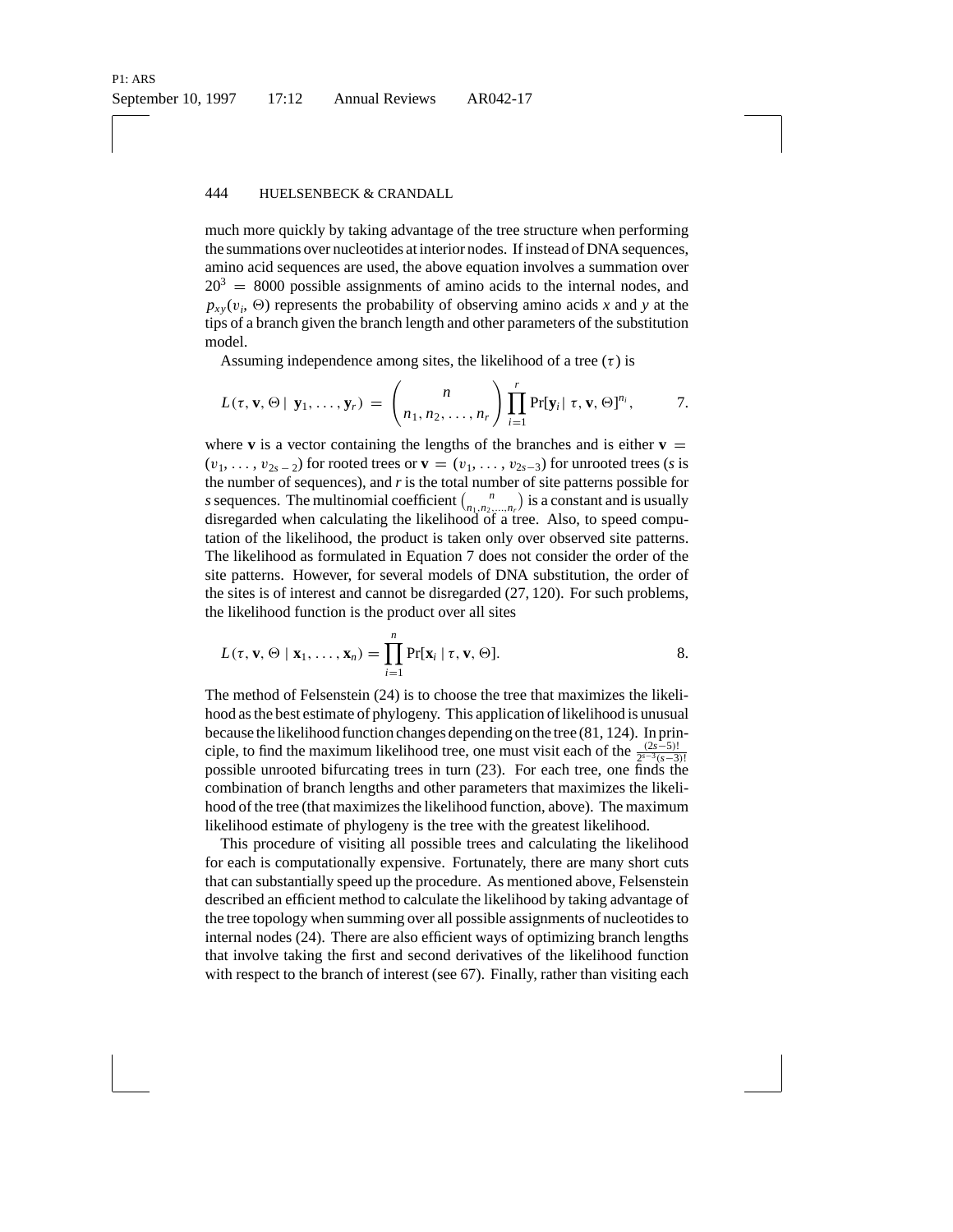possible tree, search algorithms concentrate on only those trees that have a good chance of maximizing the likelihood function (see 105).

#### POISSON PROCESS MODELS

To calculate the probability of observing a given site pattern, the transition probabilities  $[P_{xy}(v_i, \Theta)]$  need to be specified. All current implementations of likelihood assume a time-homogeneous Poisson process to describe DNA or amino acid substitutions.

#### *An Example with Two-Character States*

As an example of how transition probabilities are calculated, consider a very simple case for which only two character states exist  $(0 \text{ or } 1)$ . The rate of change from 0 to 1 or from 1 to 0 in an infinitesimal amount of time, δ*t*, is specified by the rate matrix, **Q**

$$
\mathbf{Q} = \{q_{ij}\} = \begin{pmatrix} -\lambda \pi_1 & \lambda \pi_1 \\ \lambda \pi_0 & -\lambda \pi_0 \end{pmatrix}.
$$

The states are ordered 0, 1 along the rows and diagonals;  $\lambda$  is the rate of change from 0 to 1 or from 1 to 0; and  $\pi_0$  and  $\pi_1$  are the equilibrium frequencies of states 0 and 1, respectively. The diagonals of the rate matrix are negative to satisfy the mathematical requirement that the row sums are zero. The matrix may be multiplied by a constant such that the average rate of substitution is one, and time (*t*) is then measured by the expected number of substitutions per site  $(v)$ . The matrix  $Q$ , above, is reversible because it satisfies the requirement that  $\pi_i q_{ij} = \pi_i q_{ji}$ .

To calculate the probability of observing a change over an arbitrary interval of time, *t*, the following matrix calculation is performed:  $P(t, \Theta) = p_{ij}(t, \Theta) =$  $e^{Qt}$  (15). The vector  $\Theta$  contains the parameters of the substitution model (in this case  $\Theta = {\pi_0, \pi_1}$ . For many substitution models, the transition probability matrix  $P(t, \Theta)$  can be calculated analytically. For example, the transition probabilities for the two-state case are

$$
\mathbf{P}(t, \Theta) = \{p_{ij}(t, \Theta)\} = \begin{pmatrix} \pi_0 + (1 - \pi_0)e^{-\lambda t} & \pi_1 - \pi_1 e^{-\lambda t} \\ \pi_0 - \pi_0 e^{-\lambda t} & \pi_1 + (1 - \pi_1)e^{-\lambda t} \end{pmatrix}.
$$
 10.

However, for complicated rate matrices, the probability matrix can be calculated numerically (e.g., 118).

## *Models of DNA Substitution*

Many of the advances in maximum likelihood analysis in phylogenetics have come through improvements in the models of substitution assumed. One of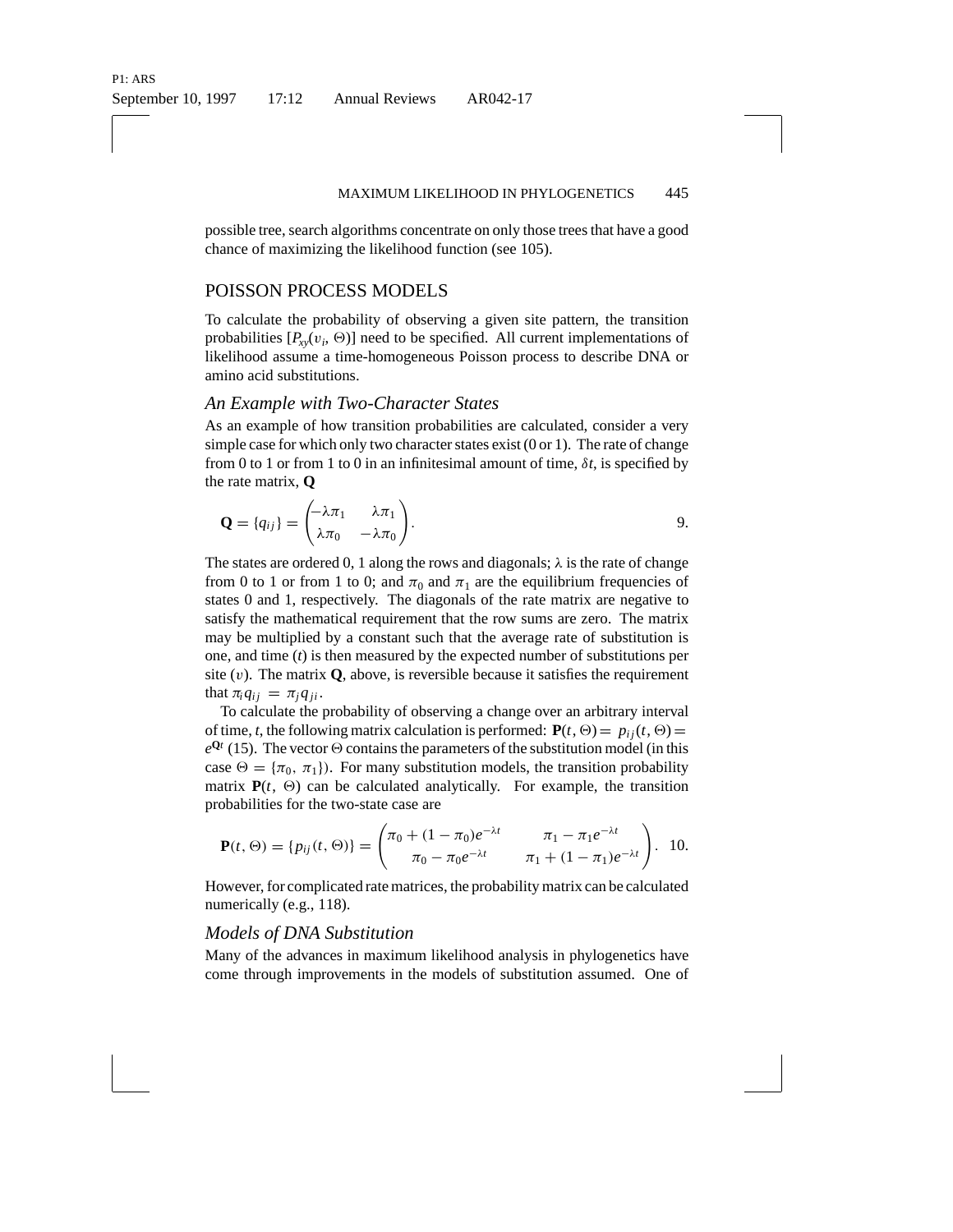the simplest models of DNA substitution—the Jukes-Cantor (JC69) model assumes that the base frequencies are equal ( $\pi_A = \pi_C = \pi_G = \pi_T$ ) and that the rate of change from one nucleotide to another is the same for all possible changes (58). However, the JC69 model, like several other models, is simply a special case of a general model of DNA substitution for which the instantaneous rate matrix **Q** has the following form:

$$
\mathbf{Q} = \{q_{ij}\} = \begin{pmatrix} r_2 \pi_C & r_4 \pi_G & r_6 \pi_T \\ r_1 \pi_A & r_8 \pi_G & r_{10} \pi_T \\ r_3 \pi_A & r_7 \pi_C & r_{12} \pi_T \\ r_5 \pi_A & r_9 \pi_C & r_{11} \pi_G \end{pmatrix}
$$
 11.

(3, 94, 109, 118). The rows and columns are ordered A, C, G, and T. The matrix gives the rate of change from nucleotide *i*(arranged along the rows) to nucleotide *j* (along the columns). For example,  $r_2\pi$ <sub>C</sub> gives the rate of change from "A" to "C". Let  $P(v, \Theta) = \{p_{ij}(v, \Theta)\}\$  be the transition probability matrix, where  $p_{ij}(v, \Theta)$  is the probability that nucleotide *i* changes into *j* over branch length v. The vector  $\Theta$  contains the parameters of the substitution model (e.g.,  $\pi_A$ ,  $\pi_C$ ,  $\pi_G$ ,  $\pi_T$ ,  $r_1$ ,  $r_2$ ,  $r_3$ , ...). As for the two-state case, to calculate the probability of observing a change over a branch of length  $v$ , the following matrix calculation is performed:  $P(v, \Theta) = e^{Qv}$ .

A model based on the matrix **Q** (Equation 11) represents the most general  $4 \times 4$  model of DNA substitution currently available (Figure 3). The model is nonreversible, meaning that the rate matrix **Q** does not satisfy the reversibility condition ( $\pi_i q_{ij} = \pi_j q_{ji}$ ). Because the model is nonreversible, the likelihood of an unrooted tree changes depending on the root position. Therefore, the likelihood must be maximized over the  $\frac{(2s-3)!}{2^{s-2}(s-2)!}$  rooted trees. For reversible models of DNA substitution, on the other hand, the likelihood is maximized over the  $\frac{(2s-5)!}{2^{s-3}(s-3)!}$  unrooted trees because, for a given unrooted topology, the likelihood is the same regardless of where the tree is rooted. Many commonly used models of DNA substitution are subsets of this general model. Table 1 shows the parameter settings of the general model that give a variety of models of DNA substitution. Maximum likelihood explicitly incorporates a model of substitution into the estimation procedure, as do distance methods; parsimony methods, on the other hand, incorporate variations of these models implicitly. Because other models of DNA substitution are subsets of this general model, and because they are often subsets of one another as well, likelihood ratio tests of the model of DNA substitution can be easily performed testing whether a particular parameter provides a significant improvement in the likelihood (as is discussed later).

The four-state character models describe the substitution process at a single site. The assumption of independence among sites is necessary in phylogenetic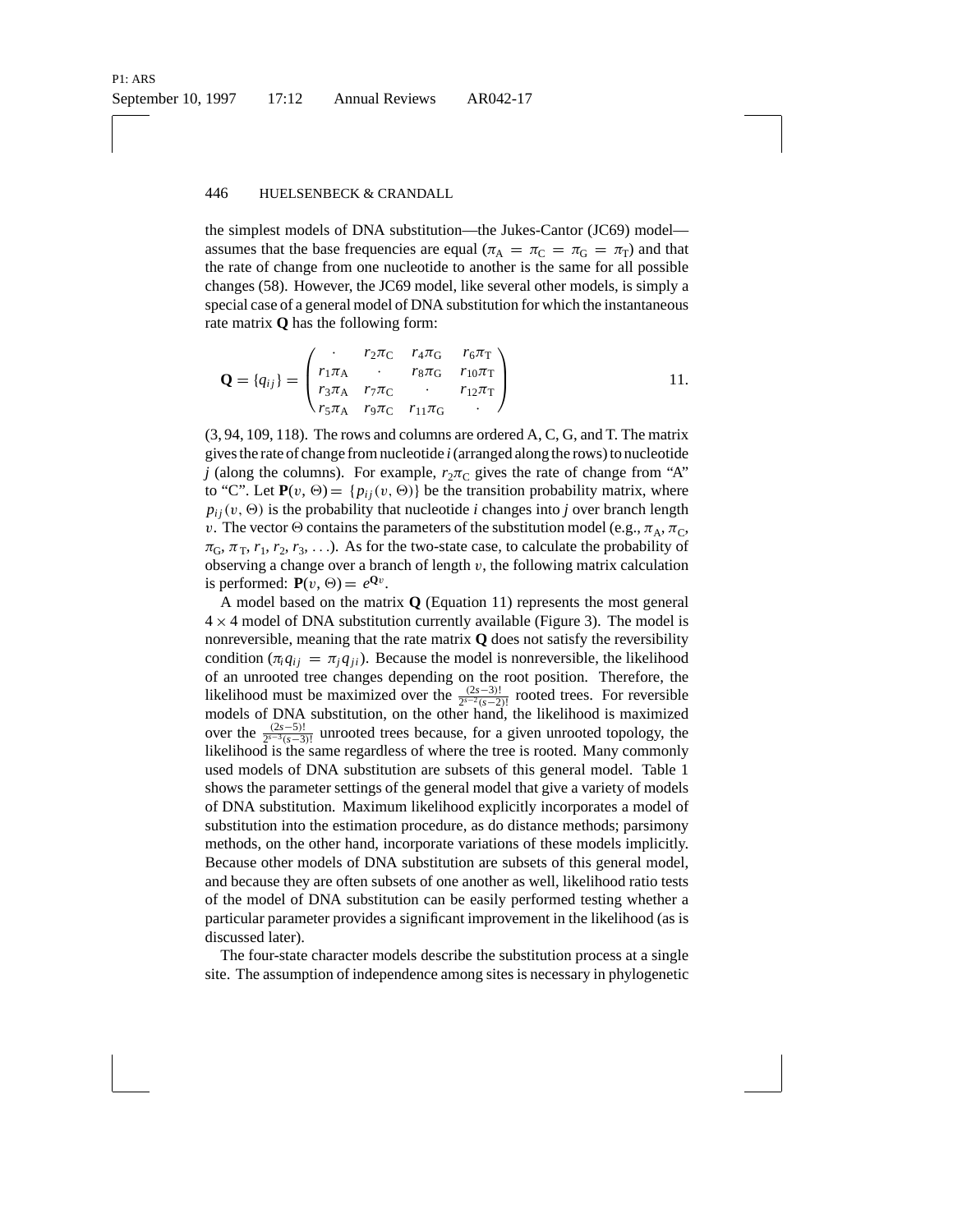

|                                                                                                                                                                                         | -ame | <b>SAVALLE</b>               | 0.01           |
|-----------------------------------------------------------------------------------------------------------------------------------------------------------------------------------------|------|------------------------------|----------------|
| $\mathbf{Q=}\left\{ q_{y}\right\} =\left \begin{matrix}\tau\pi_{\mathrm{A}}&\cdot\\\tau_{\mathrm{I}}\pi_{\mathrm{A}}&\cdot\\\tau_{\mathrm{I}}\pi_{\mathrm{C}}&\cdot\end{matrix}\right.$ |      | 星尾山                          | $r_{10} \pi_T$ |
|                                                                                                                                                                                         |      |                              | $r_{12}R_T$    |
|                                                                                                                                                                                         |      | $r_1\pi_A-r_0\pi_C-r_1\pi_G$ | ٠              |

*Figure 3* The likelihood method assumes that substitutions follow a Poisson process, with the rate of nucleotide substitution specified by a rate matrix, **Q**. The rates of change from one nucleotide to another are specified by the parameters  $r_1, \ldots, r_{12}$  (A). The rate matrix, **Q**, corresponding to the diagram (*A*) is shown in *B*. Different models of substitution are just special cases of the general matrix shown here. For example, to obtain the Jukes-Cantor (JC69; 58) model, the rates of change among all nucleotides are equal  $(r_1 = r_2 = \cdots = r_{12})$  and base frequencies are equal  $(\pi_{\rm A} = \pi_{\rm C} = \pi_{\rm G} = \pi_{\rm T}).$ 

analyses and is assumed when calculating the likelihood of a tree (the joint probability of observing all site patterns is the product of the individual site patterns). However, biologists know that the substitution processes at different sites in a sequence often are not independent. For example, hydrogen-bonded sites in the stem regions of ribosomal genes are not independent because a substitution in one nucleotide changes the probability that a compensatory substitution will occur in its partner.

Several authors have examined the effect of non-independent substitution among pair-bonded stem nucleotides. For example, Dixon & Hillis (18) examined the appropriate weights that stem sites should receive to correctly accommodate non-independence in a parsimony analysis. Others have devised time-homogeneous Poisson process models to describe substitutions in stem regions. Instead of a  $4 \times 4$  matrix, these models assume a  $16 \times 16$  rate matrix (**Q**) of all possible nucleotide doublets possible in a stem (76, 95, 98, 99). The instantaneous rate of change is set to zero if more than one substitution is required to change from doublet *i* to doublet *j* (e.g.  $q_{ij} = 0$  for AC  $\rightarrow$  CG). The other rate parameters of the **Q** matrix are specified in different ways depending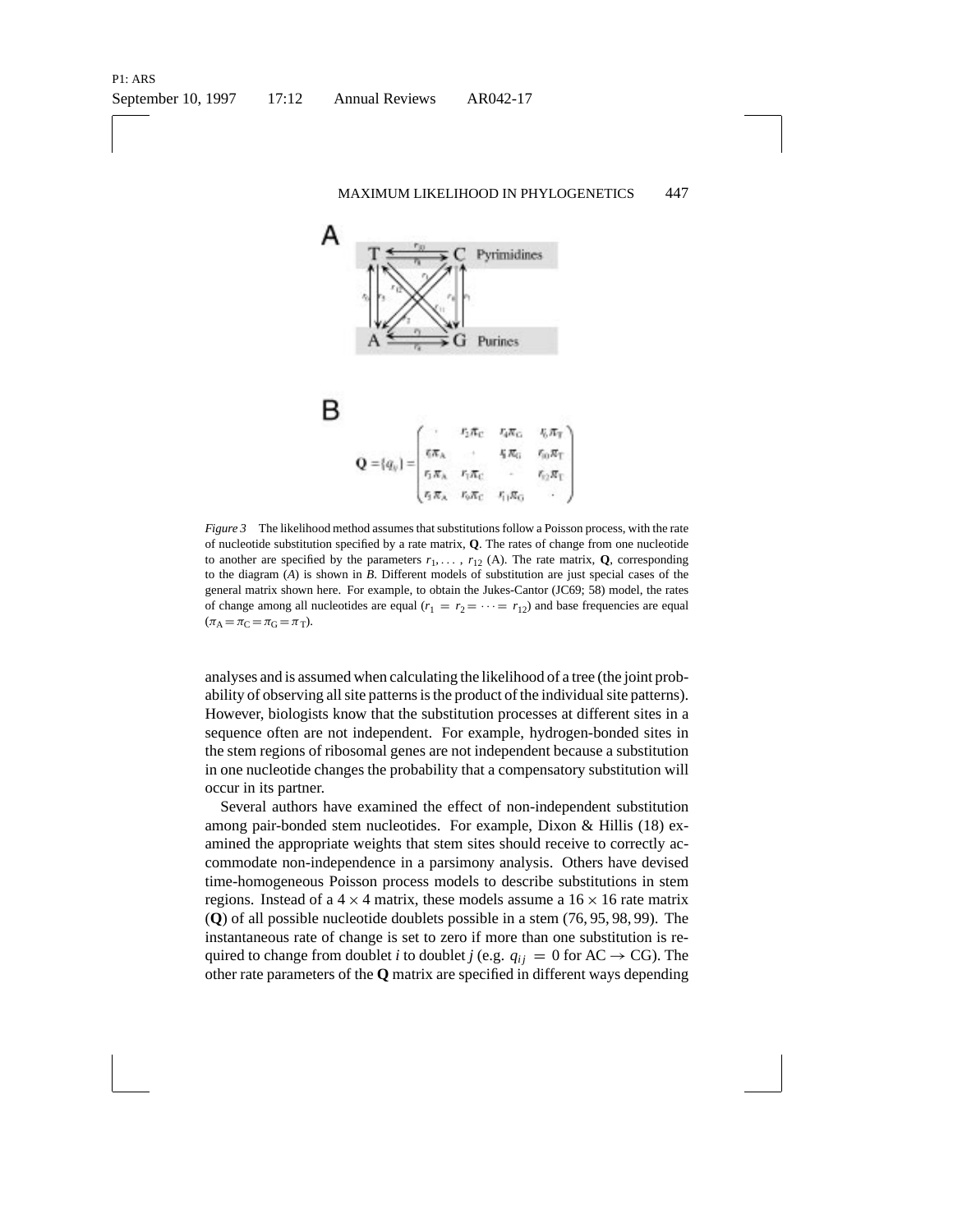| Model        | Nucleotide frequencies                                                            | Rates of change                                                                                                             | Reference |
|--------------|-----------------------------------------------------------------------------------|-----------------------------------------------------------------------------------------------------------------------------|-----------|
| JC69         | $\pi_{A} = \pi_{C} = \pi_{G} = \pi_{T}$                                           | $r_1 = r_2 = r_3 = r_4 = r_5 = r_6$                                                                                         | 58        |
| K80          | $\pi_{A} = \pi_{C} = \pi_{G} = \pi_{T}$                                           | $r_7 = r_8 = r_9 = r_{10} = r_{11} = r_{12}$<br>$r_3 = r_4 = r_9 = r_{10}; r_1 = r_2 = r_5$                                 | 60        |
| K3ST         | $\pi_{A} = \pi_{C} = \pi_{G} = \pi_{T}$                                           | $r_6 = r_7 = r_8 = r_{11} = r_{12}$<br>$r_3 = r_4 = r_9 = r_{10}; r_5 = r_6 = r_7$                                          | 61        |
| F81          | $\pi_{\rm A}; \pi_{\rm C}; \pi_{\rm G}; \pi_{\rm T}$                              | $r_1 = r_8$ ; $r_1 = r_2 = r_{11} = r_{12}$<br>$r_1 = r_2 = r_3 = r_4 = r_5 = r_6$                                          | 24        |
| <b>HKY85</b> | $\pi_{\rm A}$ ; $\pi_{\rm C}$ ; $\pi_{\rm G}$ ; $\pi_{\rm T}$                     | $r_7 = r_8 = r_9 = r_{10} = r_{11} = r_{12}$<br>$r_3 = r_4 = r_9 = r_{10}; r_1 = r_2 = r_5$                                 | 45        |
| TrN          | $\pi_{\mathsf{A}}$ ; $\pi_{\mathsf{C}}$ ; $\pi_{\mathsf{G}}$ ; $\pi_{\mathsf{T}}$ | $r_6 = r_7 = r_8 = r_{11} = r_{12}$<br>$r_3 = r_4$ ; $r_9 = r_{10}$ ; $r_1 = r_2 = r_5$                                     | 107       |
| <b>SYM</b>   | $\pi_{A} = \pi_{C} = \pi_{G} = \pi_{T}$                                           | $r_6 = r_7 = r_8 = r_{11} = r_{12}$<br>$r_1 = r_2$ ; $r_3 = r_4$ ; $r_5 = r_6$ ; $r_7 = r_8$ ; $r_9$                        | 126       |
| <b>GTR</b>   | $\pi_{\mathsf{A}}$ ; $\pi_{\mathsf{C}}$ ; $\pi_{\mathsf{G}}$ ; $\pi_{\mathsf{T}}$ | $= r_{10}; r_{11} = r_{12}$<br>$r_1 = r_2$ ; $r_3 = r_4$ ; $r_5 = r_6$ ; $r_7 = r_8$ ; $r_9$<br>$= r_{10}; r_{11} = r_{12}$ | 64        |

**Table 1** Parameter settings for a variety of evolutionary models employed in maximum likelihood analyses. Parameters of the substitution matrix, **Q**, are shown in Figure 3.

on the assumptions the biologist is willing to make. For example, Schöniger  $\&$ von Haeseler (98) considered the simplest case by setting  $q_{ij} = \pi_j$  if doublets *i* and *j* differ at one nucleotide (e.g.,  $q_{AC,AG} = \pi_{AG}$ ).

Other models consider the substitution process at the level of the codon. Fundamental to interpreting changes in substitution rates is an accurate assessment of how these changes influence the resulting protein; that is, does a substitution produce a change in the amino acid (a nonsynonymous change), or does the substitution not alter the protein (a synonymous change) (100). An increase in the relative amount of nonsynonymous change can be strong evidence for adaptive evolution (72). Many methods exist for estimating synonymous and nonsynonymous substitution rates (68–70, 75, 82, 87, 89). Recently, maximum likelihood has been used to estimate synonymous and nonsynonymous rates of change (33, 77, 78). These authors modeled the substitution process at the level of the codon. They used a  $61 \times 61$  matrix to describe the instantaneous rate of change from one codon to another (the three stop codons are not considered). For the model of Muse & Gaut (78) the instantaneous rate of change from codon *i* to *j* is zero ( $q_{ij} = 0$ ) if the change requires more than one substitution,  $q_{ij} = \beta \pi_{n_{ij}}$ if the substitution causes a change in the amino acid, and  $q_{ij} = \alpha \pi_{n_{ij}}$  if the substitution is synonymous (where  $n_{ij}$  is the equilibrium frequency of the substituted nucleotide). The model of Goldman & Yang (33) is similar except that they allow a transition/transversion rate bias and consider the physicochemical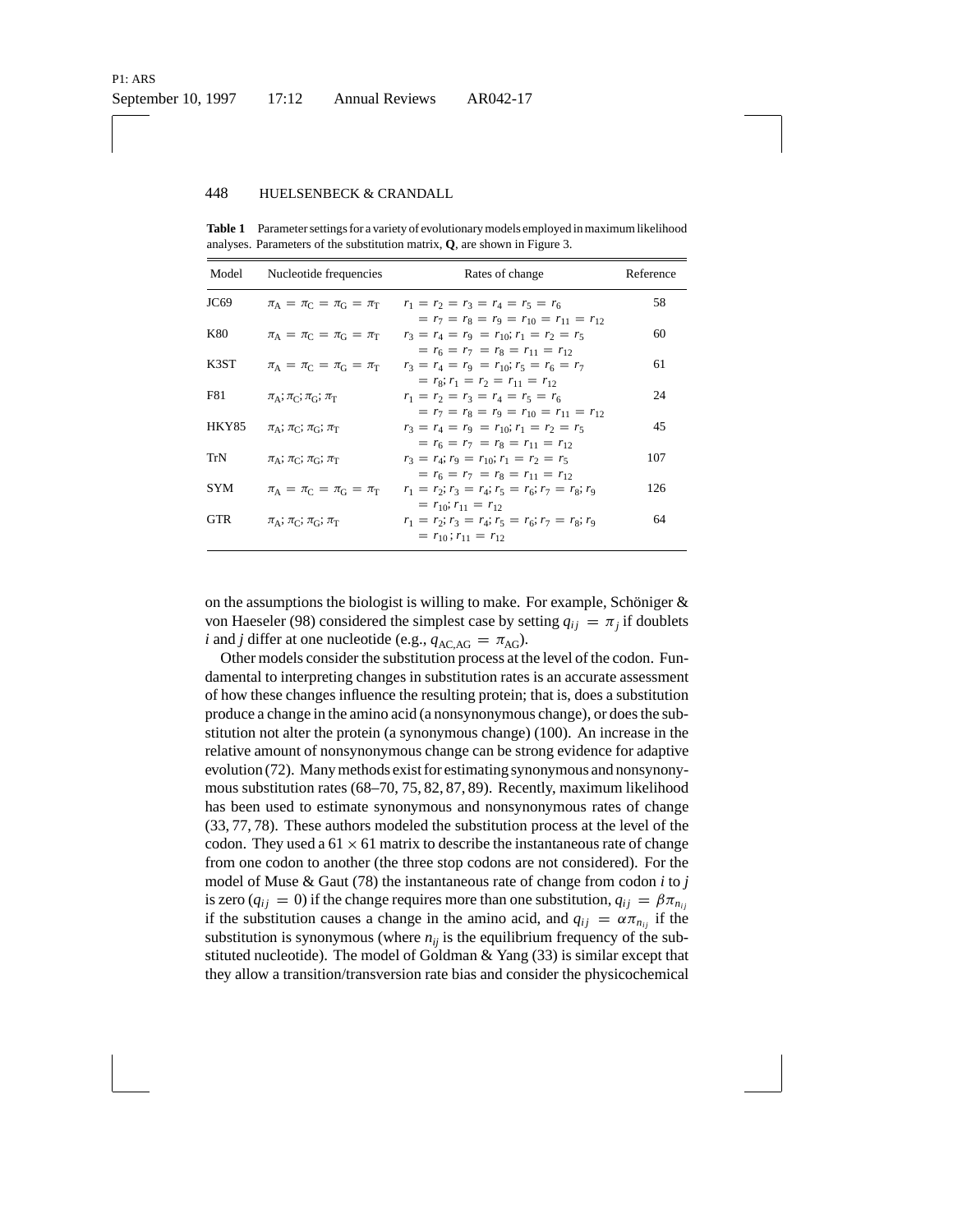properties of the 20 amino acids by using Grantham's distances (34). The parameters of both models can be estimated using maximum likelihood. Unlike many of the standard methods, these approaches do not rely on the assumption that the number and location of silent/replacement sites do not change over time. The codon-based approach has been used successfully to explain the rate heterogeneity found in the chloroplast genome as being due primarily to differences in nonsynonymous substitution rates (78). As an alternative to modeling the substitution process at the level of the codon, the substitution process has also been modeled at the amino acid level (1, 9, 110).

The assumption of equal rates at different sites can also be relaxed. Several models of among-site rate heterogeneity have been developed (e.g., assume that the sites are log normally distributed—39, 85; assume an invariant rate class—12, 45, 91; estimate the rates in different data partitions separately, see 105; or use a combination of different rate distributions—38, 114). Probably the most widely used model is one that assumes that rates are gamma distributed (57, 116). The gamma distribution is a continuous probability density function that has wide application in probability and statistics (the well-known  $\chi^2$  and exponential distributions are special cases of the gamma distribution). Systematists have co-opted this distribution for their own use because the shape of the gamma distribution changes dramatically depending on the value of the shape parameter,  $\alpha$ , and the scale parameter,  $\lambda$ . Systematists set  $\alpha = 1/\lambda = a$  so that the mean of the gamma distribution is 1.0 and the variance is  $1/a$ . Rates at different sites, then, are thought of as random variables drawn from a gamma distribution with shape parameter *a*. When *a* is equal to infinity, the gamma model of among-site rate heterogeneity collapses to the equal rates case. However, most empirical estimates of the shape parameter *a* fall in the range of 0.1 to 0.5 (121), indicating substantial rate variation among sites. Yang (116, 119) provides details on how to calculate the likelihood under a gamma model of rate heterogeneity.

An advantage of the likelihood approach is that the models can be made complicated to incorporate other biologically important processes. For example, the models of substitution can be modified to account for insertion and deletion events (5, 111, 112), secondary structure of proteins (76a, 110), and correlated rates among sites (11, 27, 120). In the course of estimating phylogeny, the maximum likelihood method provides estimates of model parameters that may be of interest to the biologist. If the biologist is only interested in phylogeny, then these additional parameters are considered nuisance parameters (i.e., parameters not of direct interest to the biologist but which must be accommodated in the analysis by either integrated likelihood or maximum relative likelihood methods; see 31). However, maximum likelihood estimates of parameters such as the variance in the rate of substitution among sites or the bias in the substitution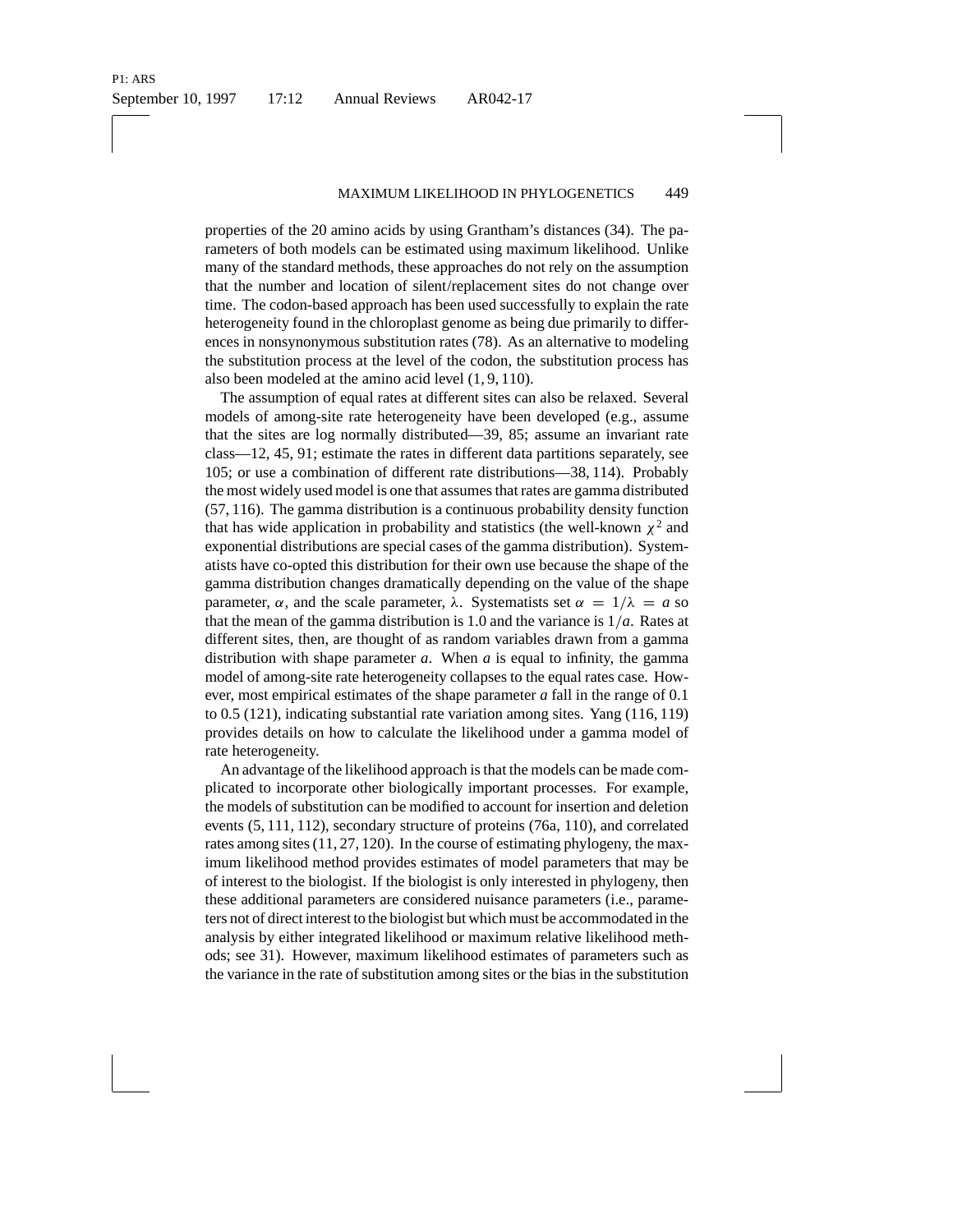process are of interest to students of molecular evolution. Interestingly, many of the models that are currently implemented in likelihood were algebraically intractable and therefore unusable for other methods of phylogenetic inference. However, now that computer speed is affordable, these models and estimates of their parameters are feasible. Furthermore, Monte Carlo methods promise to make tractable models that are currently difficult or impossible to implement (37, 63, 84, 125).

# LIKELIHOOD RATIO TESTS IN PHYLOGENETICS

Currently, one of the most debated subjects in the field of phylogenetics concerns the role that assumptions play in a phylogenetic analysis (8, 21, 74). All phylogenetic methods make assumptions about the process of evolution. An assumption common to many phylogenetic methods, for example, is a bifurcating tree to describe the phylogeny of species. However, additional assumptions are made in a phylogenetic analysis. For example, the assumptions of a maximum likelihood analysis are mathematically explicit and, besides the assumption of independence among sites, include parameters that describe the substitution process, the lengths of the branches on a phylogenetic tree, and among-site rate heterogeneity. The assumptions made in a parsimony analysis include independence and a specific model of character transformation (often called a step-matrix or weighting scheme; a commonly used weighting scheme is to give every character transformation equal weight). Phylogenetic methods can estimate the correct tree with high probability despite the fact that many of the assumptions made in any given analysis are incorrect. In fact, the maximum likelihood, parsimony, and several distance methods appear to be robust to violation of many assumptions, including making incorrect assumptions about the substitution process, among-site rate variation, and independence among sites (50, 55, 99). The advantage of making explicit assumptions about the evolutionary process is that one can compare alternative models of evolution in a statistical context. Instead of being viewed as a disadvantage, the use of explicit models of evolution in a phylogenetic analysis allows the systematist not only to estimate phylogeny, but to learn about processes of evolution through hypothesis testing.

One measure of the relative tenability of two competing hypotheses is the ratio of their likelihoods. Consider the case in which  $L_0$  specifies the likelihood under the null hypothesis, whereas  $L_1$  specifies the likelihood of the same data under the alternative hypothesis. The likelihood ratio is

$$
\Lambda = \frac{\max[L_0(\text{Null Model} \mid \text{Data})]}{\max[L_1(\text{Alternative Model} \mid \text{Data})]}
$$
 12.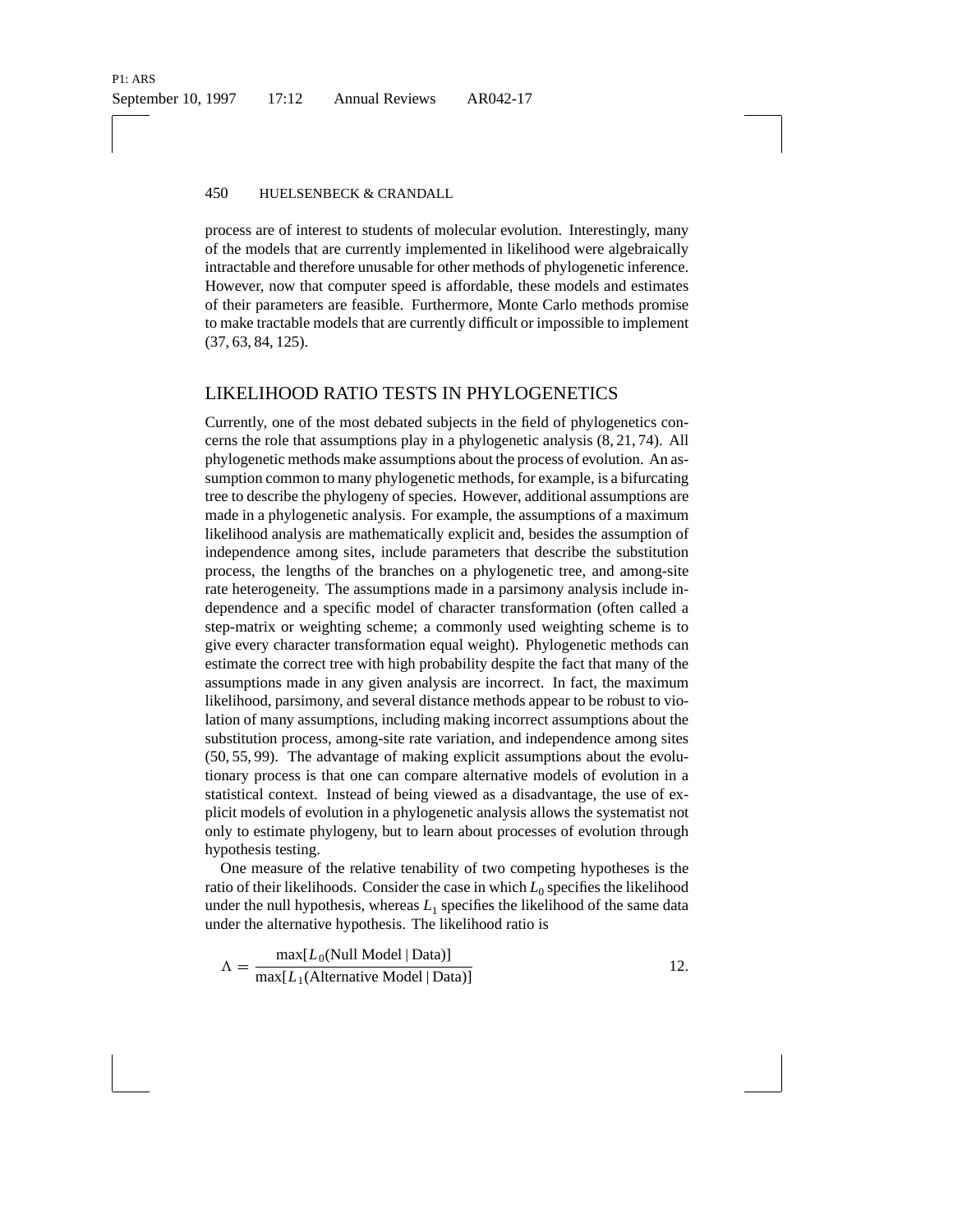(19, 59, 71, 101). Here, the maximum likelihood calculated under the null hypothesis  $(H_0)$  is in the numerator, and the maximum likelihood calculated under the alternative hypothesis (H<sub>1</sub>) is in the denominator. When  $\Lambda$  is less than one,  $H_0$  is discredited and when  $\Lambda$  is greater than one,  $H_1$  is discredited.  $\Lambda$  greater than one is only possible for non-nested models. When nested models are considered (i.e., the null hypothesis is a subset or special case of the alternative hypothesis),  $\Lambda < 1$  and  $-2 \log \Lambda$  is asymptotically  $\chi^2$  distributed under the null hypothesis with *q* degrees of freedom, where *q* is the difference in the number of free parameters between the general and restricted hypotheses.

An alternative means of generating the null distribution of  $-2 \log \Lambda$  is through Monte Carlo simulation (parametric bootstrapping; 13, 14). Felsenstein (26) first suggested the use of the parametric bootstrap procedure in phylogenetics. Goldman (32) was among the first to apply the method in phylogenetics and to demonstrate that the usual  $\chi^2$  approximation of the null distribution is not appropriate for some tests involving phylogeny. In parametric bootstrapping, replicate data sets are generated using simulation under the assumption that the null hypothesis is correct. The maximum likelihood estimates of the model parameters under the null hypothesis are used to parameterize the simulations. For the phylogeny problem, these parameters would include the tree topology, branch lengths, and substitution parameters (e.g., transition:transversion rate ratio or the shape parameter of the gamma distribution). For each simulated data set,  $-2 \log \Lambda$  is calculated anew by maximizing the likelihood under the null and alternative hypotheses. The proportion of the time that the observed value of  $-2 \log \Lambda$  exceeds the values observed in the simulations represents the significance level of the test. Typically, the rejection level is set to 5%; if the observed value for the likelihood ratio test statistic is exceeded in less than 5% of the simulations, then the null hypothesis is rejected. Although there are good statistical reasons for test statistics based on the probability density of the data, the parametric bootstrap procedure may also be used to determine the null distribution of other test statistics (47).

Maximum likelihood allows the easy formulation and testing of phylogenetic hypotheses through the use of likelihood ratio tests (though also see 96). Furthermore, likelihood ratio tests are known to have desirable statistical properties. For example, they are known to be uniformly most powerful when simple hypotheses are considered and often outperform other hypothesis tests for composite hypotheses (92). Over the past two decades, numerous likelihood ratio tests have been suggested. These include tests of the null hypotheses that (*a*) a model of DNA substitution adequately explains the data (32, 80, 93), (*b*) rates of nucleotide substitution are biased (32, 80, 93), (*c*) rates of substitution are constant among lineages (24, 65, 79, 115), (*d* ) rates are equal among sites (123), (*e*) rates of substitution are the same in different data partitions (30, 66, 122),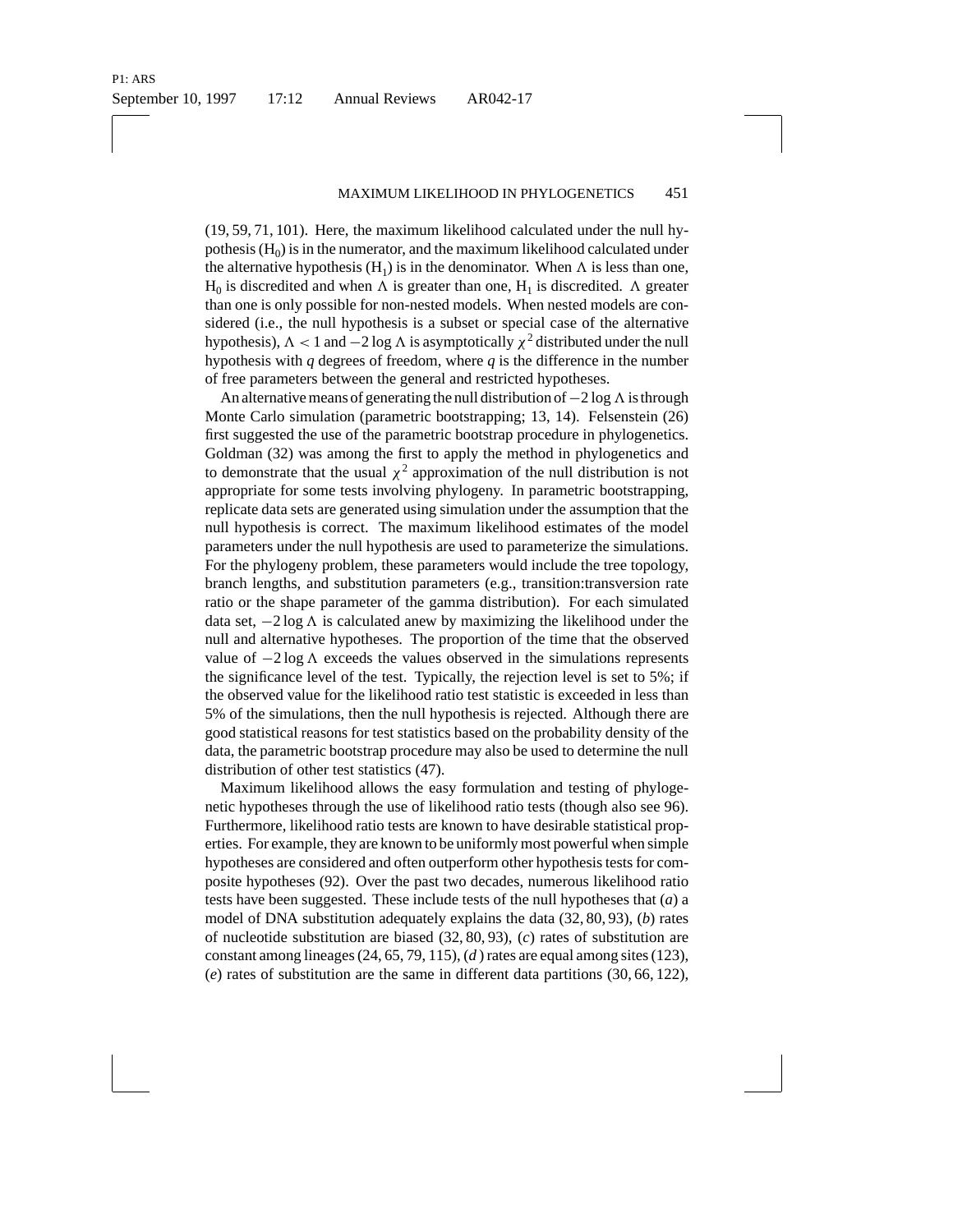$(f)$  substitution parameters are the same among data partitions  $(122)$ ,  $(g)$  the same topology underlies different data partitions (51), (*h*) a prespecified group is monophyletic (53), (*i*) hosts and associated parasites have corresponding phylogenies (56), ( *j*) hosts and parasites have identical speciation times (56), and (*k*) rates of synonymous and nonsynonymous substitution are the same (77). Here, we describe a few of these tests. Our goal is not to provide an exhaustive list and description of all the likelihood ratio tests that have been proposed in phylogenetics but rather to illustrate how biological questions can be addressed in a simple way using likelihood.

#### *Testing the Model of DNA Substitution*

Current models implemented by maximum likelihood and distance methods assume that DNA substitutions follow a time-homogeneous Poisson process. As mentioned above, these models have been made complex to incorporate biological reality by the addition of parameters that allow for biased substitution and among-site rate variation. Likelihood provides the systematist with a rationale for choosing among different possible models through the use of likelihood ratio tests.

Typically, the question asked is "Does the addition of a substitution parameter provide a significant increase in the likelihood"? For example, one possible null hypothesis to consider is that transitions and transversions occur at the same rate. The Felsenstein (24; designated F81) model assumes equal rates for all substitutions and could be used to calculate the likelihood under the null hypothesis. The likelihood under the null hypothesis is compared to the likelihood under an alternative hypothesis that assumes a model of DNA substitution that allows a different rate of substitution for transitions and transversions. In this case, the HKY85 (45) model would be an appropriate model of DNA substitution to assume for the alternative hypothesis; the F81 and HKY85 models are identical except that the HKY85 model includes a parameter that allows for a different rate for transitions and transversions. The likelihood ratio test statistic  $(-2 \log \Lambda)$  is calculated, and the significance level is approximated by comparing  $-2 \log \Lambda$  to  $\chi^2$  distribution with 1 degree of freedom.

As an example, consider data from five species of vertebrates. The data consist of aligned DNA sequences of 1383 sites from the albumin gene (Fish: *Salmo salar*, X5297; Frog: *Xenopus laevis*, M18350; Bird: *Gallus gallus*, X60688; Rat: *Rattus norvegicus*, J00698; Human: *Homo sapiens*, L00132). For this set of taxa, the phylogeny is almost certainly (Fish,(Frog,(Bird,(Rat,Human)))) (52). As mentioned above, these data could be analyzed using any one of several models. Here, we consider a hierarchy of hypotheses (Figure 4). Ideally, the hierarchy of hypotheses to be considered should be formulated before analysis begins. The null hypotheses considered are (*a*) base frequencies are equal,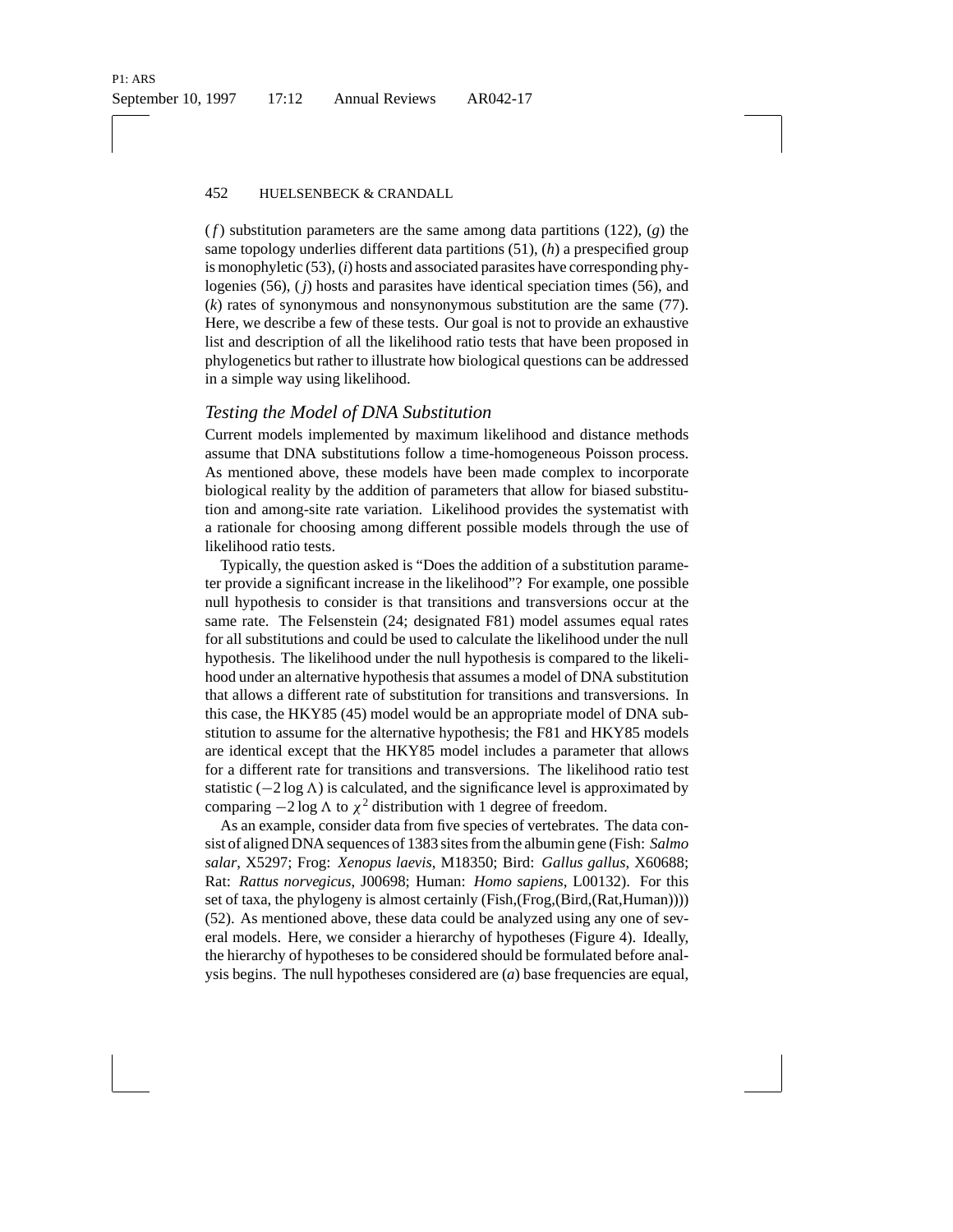

*Figure 4* The hierarchy of hypotheses examined for the albumin data from five vertebrates. The parameters of the models are explained in Table 1. At each level, the null hypothesis is either accepted, "A," or rejected, "R."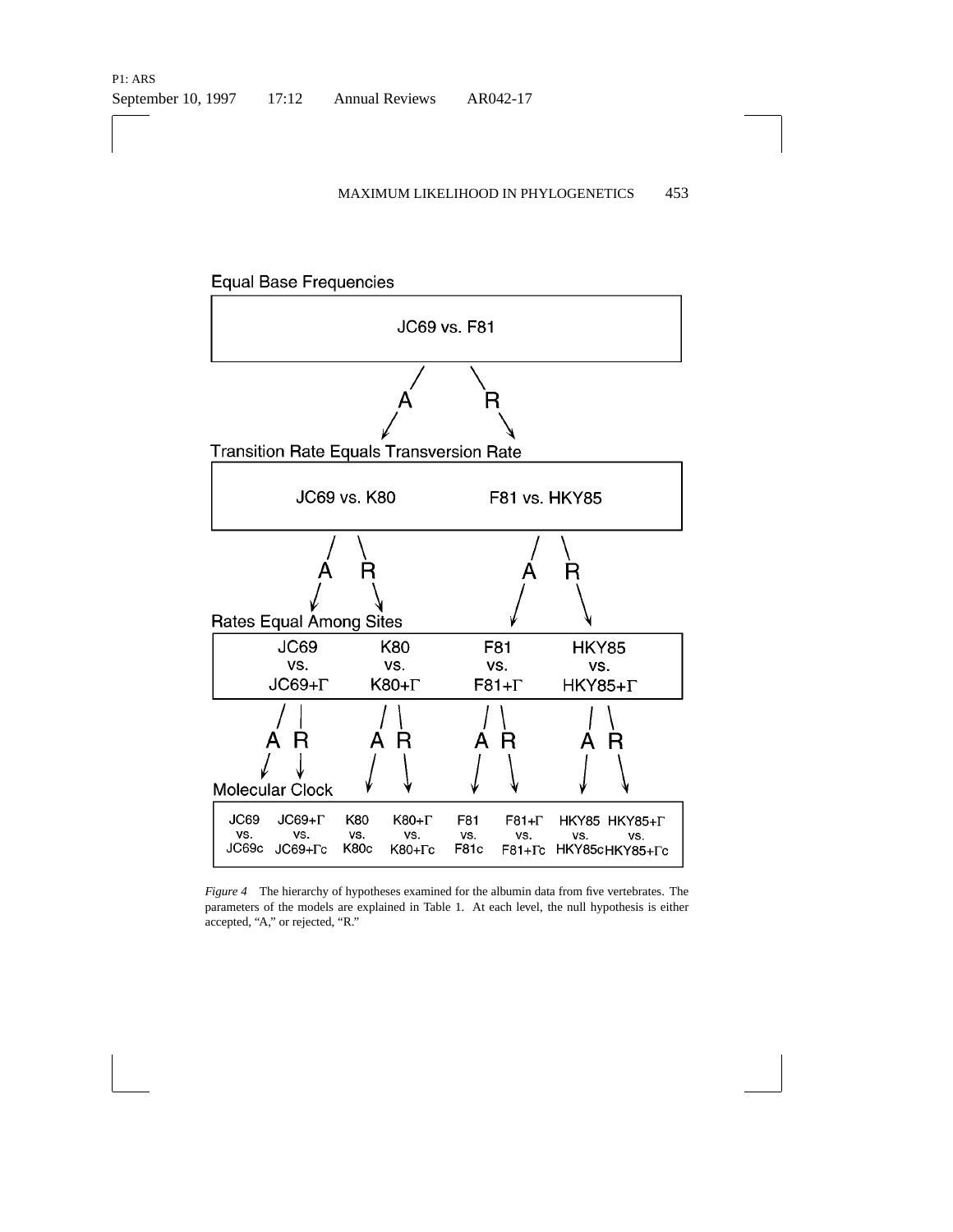(*b*) transitions and transversions occur at the same rate, (*c*) the rate of substitution is equal among sites, and (*d* ) rates among lineages are constant through time (i.e., the molecular clock holds).

Figure 5 shows the trees and log likelihoods of the albumin data under several different models of DNA substitution. For the first null hypothesis considered that base frequencies are equal—the likelihood under the JC69 model is compared to the likelihood under the alternative hypothesis calculated assuming the F81 model. These two models are identical except that the F81 model allows for unequal base frequencies and the JC69 model assumes equal base frequencies. Furthermore, the models are nested because the JC69 model is simply a special case of the F81 model. Therefore, the likelihood ratio test statistic,  $-2 \log \Lambda$ , can be compared to a  $\chi^2$  distribution with 3 degrees of freedom. For the test of equal base frequencies,  $-2 \log \Lambda = 17.56$ , a value much greater than 7.82, which represents the 95% critical value from a  $\chi^2$  distribution with 3 degrees of freedom. Therefore, the null hypothesis that base frequencies are equal is rejected, and the F81 model is preferred to the JC69 model of DNA substitution. The other three null hypotheses considered can also be tested using likelihood ratio tests. Table 2 shows the results of these tests. For the albumin data set, the most parameter-rich model considered ( $HKY85+\Gamma$ ) is the best fitting model (i.e., provides a statistically significant increase in likelihood over the other models considered). Although the  $HKY85+\Gamma$  model was found to best fit the data, a general test of model adequacy indicates that the model is inadequate to explain the data ( $H_0$ : HKY85+ $\Gamma$ , H<sub>1</sub>: unconstrained model, H<sub>0</sub> rejected at  $P < 0.01$ ; 32). As expected, our models of DNA substitution do not fully describe the process of evolution leading to the observed sequences.

Although this conclusion sounds dire, it should be taken with a grain of salt because we know a priori that our models are inadequate to explain all the features of the evolutionary process. However, although the model is in some sense false, this does not detract from the utility of the model for estimating parameters such as topology and branch lengths, especially given the observation that phylogenetic methods in general, and maximum likelihood in particular, can be robust to violation of assumptions (50). Note that although a hierarchy of hypotheses was considered in this example, an alternative means of specifying the tests would be to treat the most general model as the alternative against which the other models are compared. Also note that the same tree was estimated for each of these models and that this tree is the one generally acknowledged as the best based on other sources of evidence (e.g., fossil and morphological data; 4). This is true even though the assumptions of all of the models are violated to some degree and some of the models considered (e.g., the JC69 model) poorly describe the data. Hence, the contention that methods using wrong models are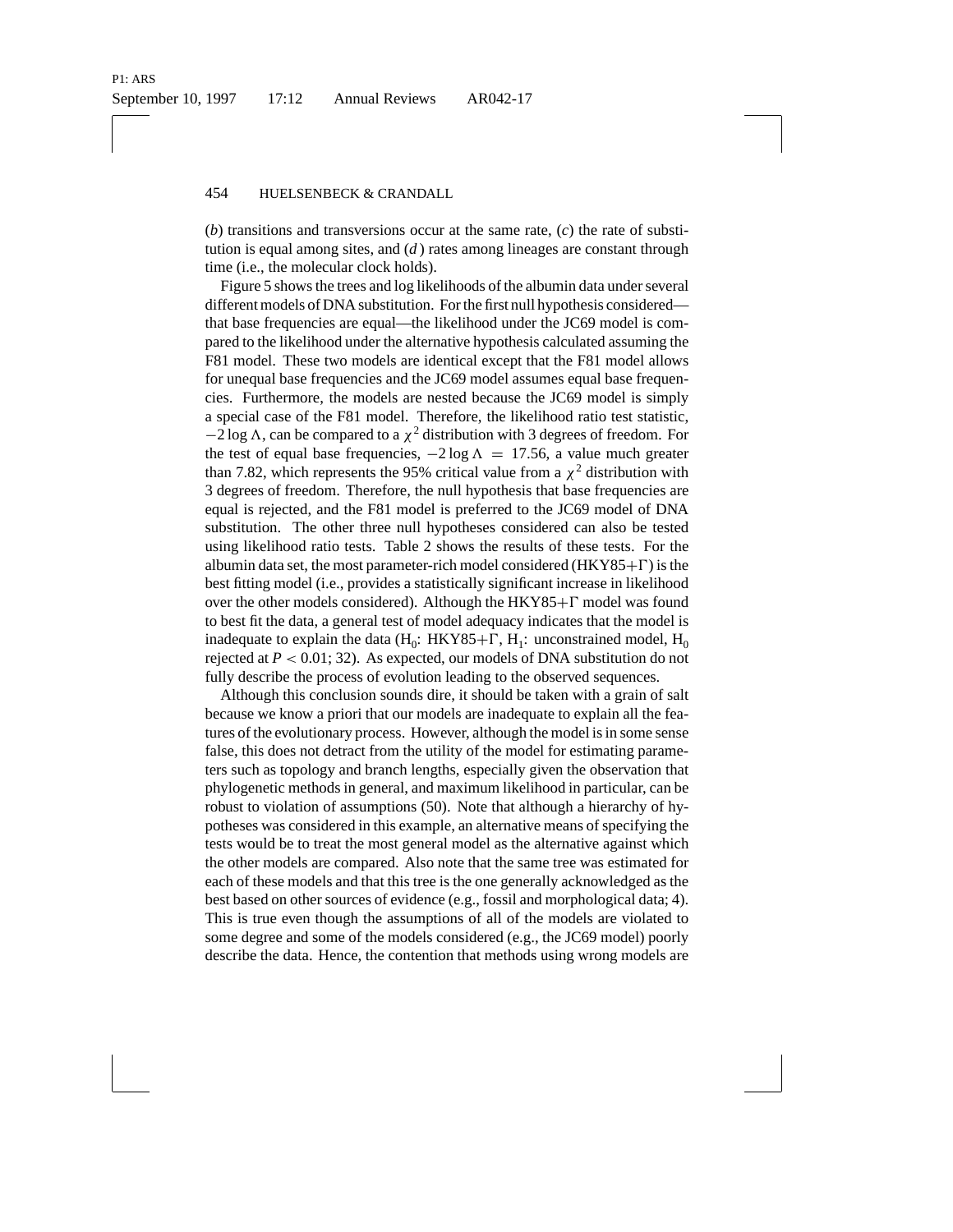

*Figure 5* The phylogenies estimated for the albumin data under five different models of DNA substitution. The same phylogeny is estimated in each case, and this phylogeny is consistent with the traditional phylogeny of vertebrates [(Fish,(Frog,(Bird,(Rat,Human))))]. Note that the estimate of the transition:transversion rate ratio  $(\kappa)$  changes depending on whether or not among-site rate variation is accounted for;  $\kappa$  is underestimated when rate variation is not accounted for. Models that assume gamma distributed rates are denoted with a " $+\Gamma$ ."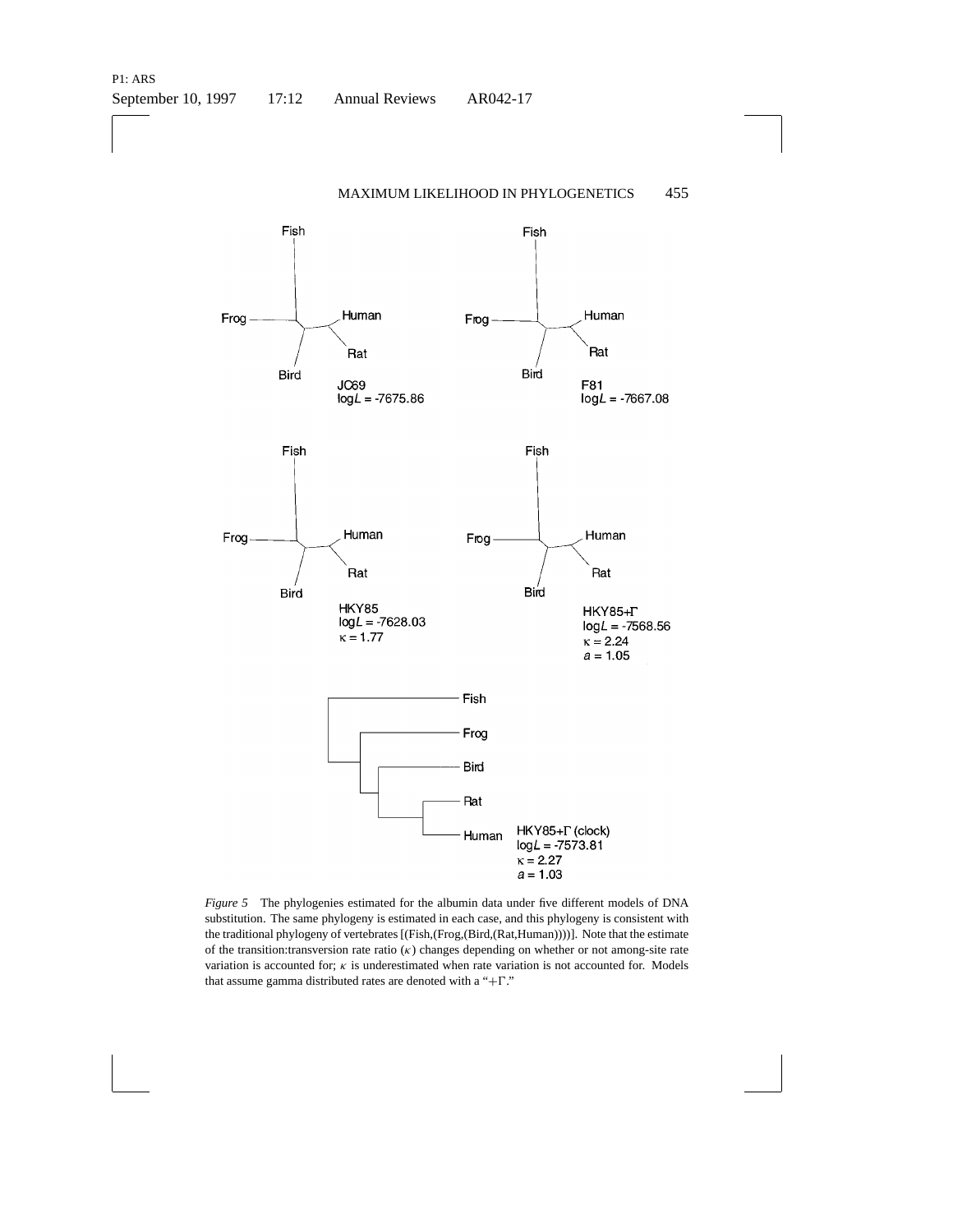| Null hypothesis                                | Models compared                                      | $\log L_0$ | $\log L_1$            | $-2 \log \Lambda$ d.f. |              | $\boldsymbol{P}$                 |
|------------------------------------------------|------------------------------------------------------|------------|-----------------------|------------------------|--------------|----------------------------------|
| Equal base<br>frequencies                      | $H_0$ : JC69<br>$H_1: F81$                           |            | $-7675.86$ $-7667.08$ | 17.56                  |              | 3 2.78 $\times$ 10 <sup>-5</sup> |
| Transition<br>rate equals<br>transversion rate | $H_0$ : F81<br>$H_1$ : HKY85                         | $-7667.08$ | $-7628.03$            | 78.10                  | $\mathbf{1}$ | $9.75 \times 10^{-19}$           |
| Equal rates among<br>sites                     | $H_0$ : HKY85<br>$H_1$ : HKY85+ $\Gamma$             | $-7628.03$ | $-7568.56$            | 118.94                 |              | $\Omega$                         |
| Molecular clock                                | $H_0$ : HKY85+ $\Gamma$ c<br>$H_1$ : HKY85+ $\Gamma$ | $-7573.81$ | $-7568.56$            | 10.5                   |              | 3 $1.47 \times 10^{-2}$          |

**Table 2** The results of likelihood ratio tests performed on the albumin DNA data from five vertebrates

 $L_0$  and  $L_1$  denote the likelihoods under the null ( $H_0$ ) and alternative ( $H_1$ ) hypotheses, respectively. *P* represents the probability of obtaining the observed value of the likelihood ratio test statistic  $(-2 \log \Lambda)$  if the null hypothesis were true. Because multiple tests are performed, the significance value for rejection of the null hypothesis should be adjusted using a Bonferroni correction (hence, the significance level for rejection of the null hypothesis is set to  $1.25 \times 10^{-2}$ ).

"poor estimators of hierarchical pattern when the assumptions of the models are violated" (8, p. 426) appears overstated. Just as with other methods of phylogenetic estimation, the maximum likelihood method can be robust to a variety of model violations (50).

## *Tests of Topology*

IS A PRESPECIFIED GROUP MONOPHYLETIC? A taxonomic group is monophyletic if all its members share a most recent common ancestor. Many phylogenetic studies are aimed at determining the monophyly, or lack thereof, of some group of organisms. The most controversial of these studies have questioned the monophyly of groups, such as the rodents, bats, and toothed whales (35, 36, 73, 90), long defined as having a common evolutionary history based on morphological similarities. Often, the monophyly of a group has important evolutionary implications, particularly with respect to selection and adaptation. Pettigrew, for example, argued on the basis of neurological characters that megachiropterans (flying foxes) are more closely related to primates than they are to microchiropterans (90). This hypothesis of relationship implies that bats are not a monophyletic group and that either flight evolved twice (independently) in mammals or that flight evolved once in mammals but was subsequently lost in the primates.

How can the Pettigrew hypothesis that bats do not form a monophyletic group be tested? An analysis of the interphotoreceptor retinoid binding protein (IRBP) gene, that has been sequenced in primates, bats, and other mammals, provides an example of a likelihood ratio test that can be generalized to other questions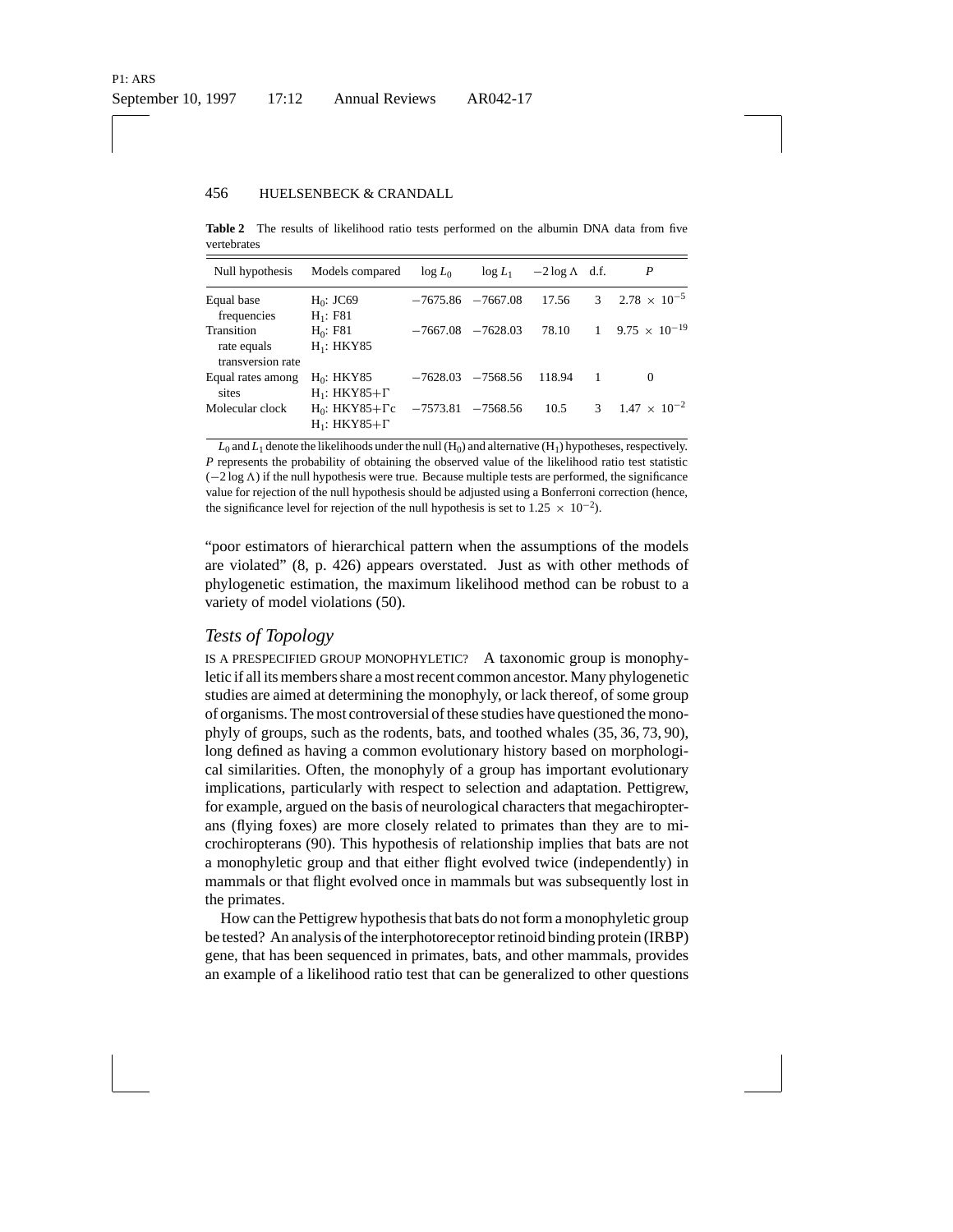of relationship (53, 103, 113). The maximum likelihood tree for the IRBP gene is shown in Figure 6*A* (113). The tree is consistent with the monophyly of bats. The best tree based on the assumption that bats are not monophyletic has a log likelihood 40.16 less than the best tree (Figure 6*B*). There are two ways to explain this result: (*a*) the Pettigrew hypothesis that bats are not monophyletic is correct, but estimation error has resulted in a tree consistent with bat monophyly; or (*b*) bats are a monophyletic group.

The ratio of the likelihoods calculated under the null model (bats constrained to be nonmonophyletic) and under the alternative hypothesis (no constraints placed on relationships) provides a measure of the relative support of the two hypotheses. In this case, the ratio of the likelihoods is  $-\log \Lambda = 40.16$  (113). How damaging is this likelihood ratio to the Pettigrew hypothesis? Figure 6*C* shows the distribution of  $-\log \Lambda$  that would be expected if the null hypothesis that bats are not monophyletic is true. The observed value of  $-\log \Lambda$  is much greater than would be expected under the null hypothesis. Hence, the Pettigrew hypothesis can be rejected for the IRBP gene with a significance level of less than 1% (113).

What are the statistical properties of the likelihood ratio test of monophyly? Simulation study suggests that the method can be powerful (i.e., frequently rejects the null hypothesis when, in fact, the null hypothesis is false). Figure 7 shows the results of a study in which one of two trees was simulated (53). Simulating data for Tree 1 generates the distribution under the null hypothesis, whereas simulating data for Tree 2 generates data under the alternative hypothesis. The graph shows that the likelihood ratio test of monophyly can be powerful; the power of the test increases, as expected, when the number of sites in the analysis is increased. Although promising, the simulations presented in Figure 7 represent an ideal situation for the likelihood ratio test of monophyly. Additional simulations suggest that the test also performs well when the overall rate of substitution is low and an incorrect model is implemented in the likelihood analysis. However, when an incorrect model is used and the overall rate of substitution is high, the test rejects the null hypothesis too often. Hence, the likelihood ratio test of monophyly should be implemented with as biologically realistic a model as possible to prevent false rejection of the null hypothesis.

DO DIFFERENT DATA SETS CONVERGE TO SIGNIFICANTLY DIFFERENT TREES? The comparison of phylogenetic trees estimated from different data partitions has been used to address a variety of biological questions. Here, a data partition is defined as a division of characters into two or more subsets. The characters in each subset are either suspected to or have been demonstrated to have evolved according to different processes (e.g., different rates of substitution, different levels of selection, or different underlying phylogenies). Examples of potential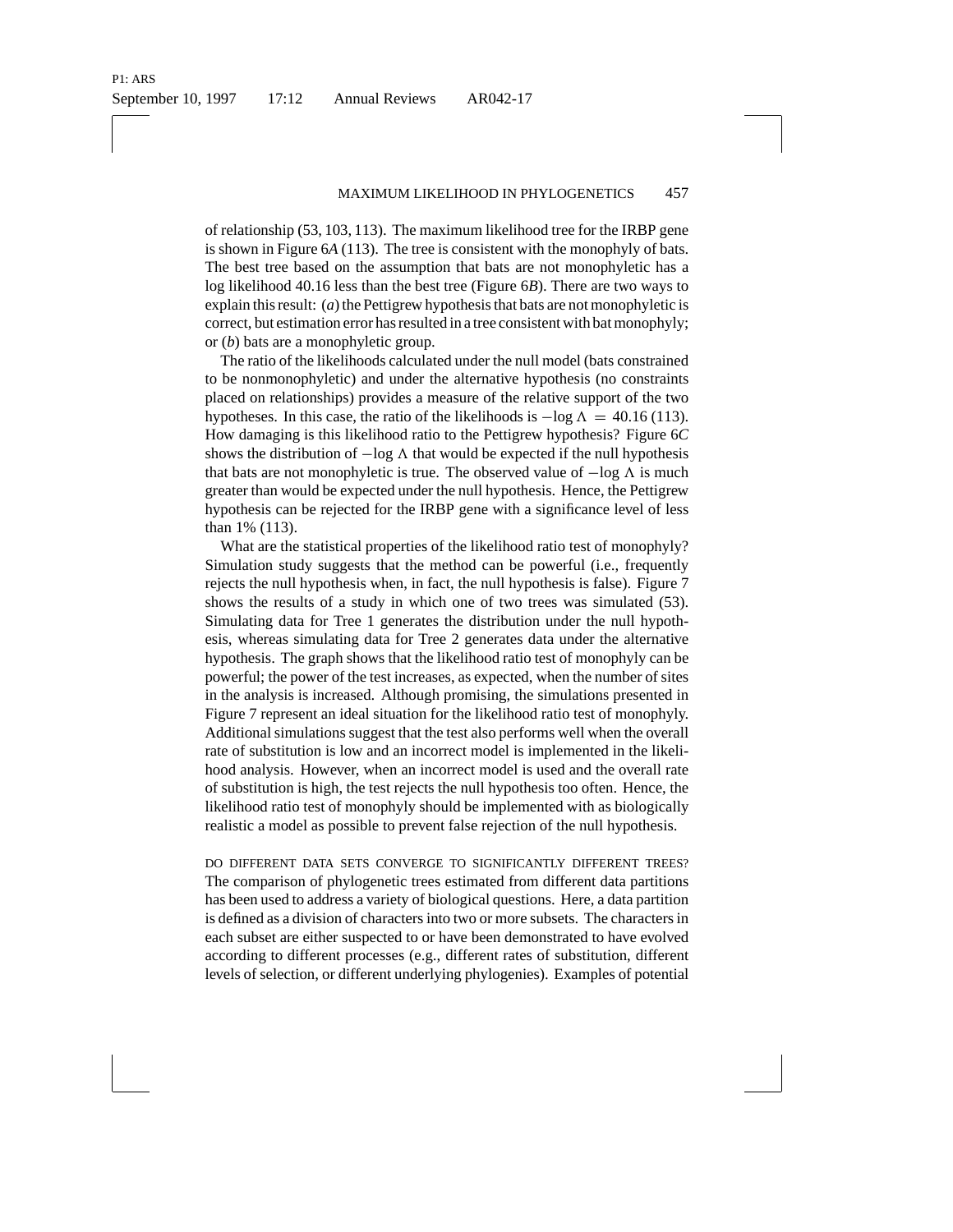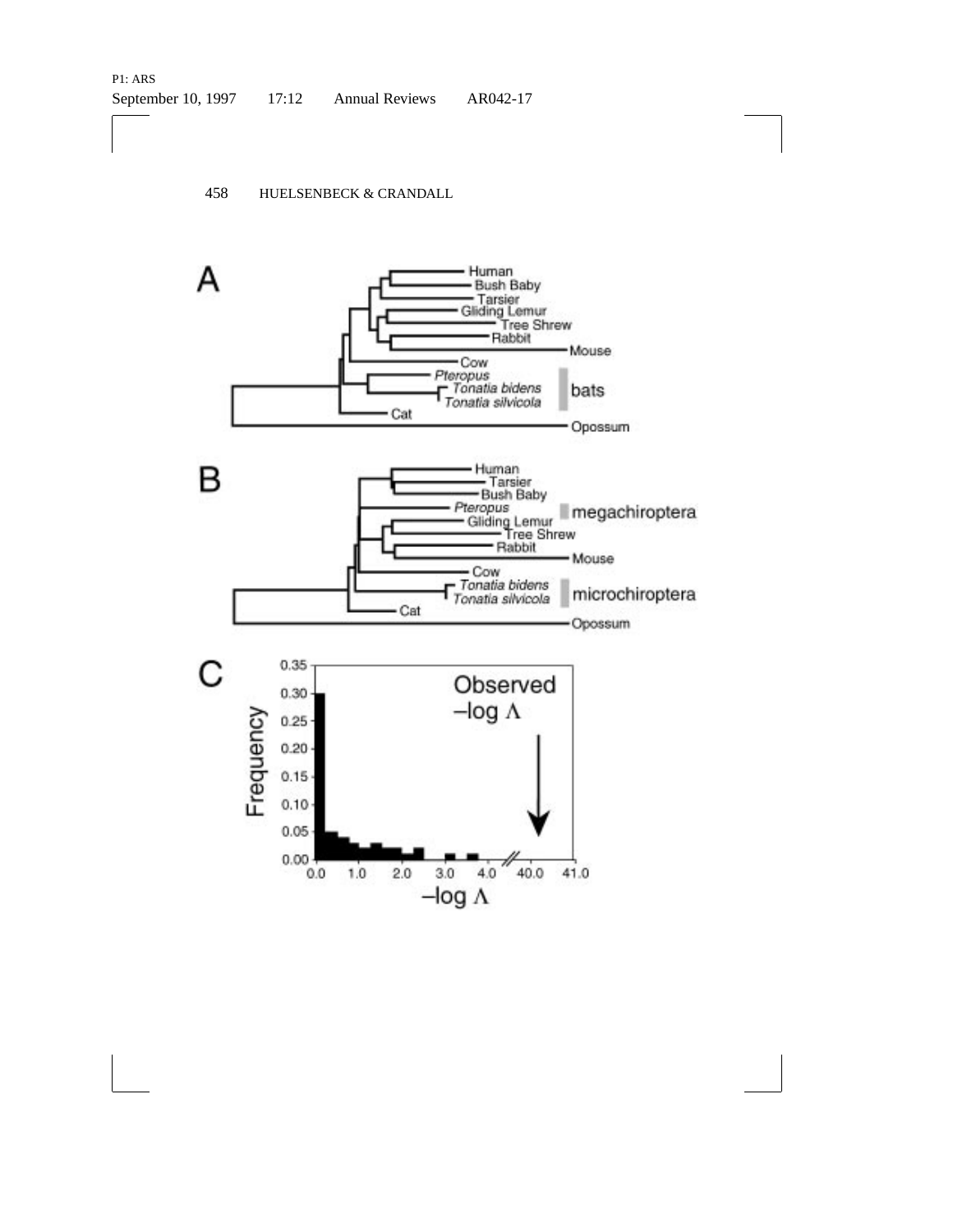partitions of DNA characters include first- and second- versus third-codon positions, different genes, different coding regions within genes, or different genomic regions (e.g., nuclear versus mitochondrial, or different viral segments). The incongruence of the trees estimated from different genes in bacteria has been used to demonstrate horizontal gene transfer and recombination in bacteria (40). Similarly, the incongruence of trees estimated from different viral DNA segments has been used to show that reassortment of the segments has frequently occurred in the hanta virus (46). Such an approach can also be used to indicate method failure; if the partitioned data have evolved on the same underlying phylogenetic tree, but different trees have been estimated from each data partition, then either sampling error or systematic bias by the phylogenetic method are at fault (10). Finally, the congruence of trees estimated from host and associated parasites can be used to infer cospeciation (6, 41, 102).

How can incongruence of phylogenetic trees estimated from different data partitions be tested? A simple likelihood ratio test can be used to test whether the same phylogeny underlies all data partitions (51). The likelihood under the null hypothesis  $(L_0)$  is calculated by assuming that the same phylogenetic tree underlies all of the data partitions. However, branch lengths and other parameters of the substitution model are estimated independently in each. The likelihood under the alternative hypothesis  $(L<sub>1</sub>)$  is calculated by relaxing the constraint that the same tree underlies each data partition. The alternative hypothesis allows the possibility that the histories of all data partitions are different. The likelihood ratio test statistic  $[-2 \log \Lambda = -2 (\log L_0 - \log L_1)]$  is compared to a null distribution generated using parametric bootstrapping.

Rejection of the null hypothesis of homogeneity (i.e., the same phylogeny for all data partitions) can indicate one of several different processes. One possibility is that a different history underlies different data partitions; incongruence of this sort could be caused by recombination, horizontal gene transfer, or ancestral polymorphism. Another possibility is that the phylogenetic methods have failed for one or more data partitions. All phylogenetic methods can

←−−−−−−−−−−−−−−−−−−−−−−−−−−−−−−−−−−−−−−−−−−−−−−−−−−−−−−

*Figure 6* The phylogenetic relationship of bats and other mammals. Trees were estimated using maximum likelihood under a model that allows an unequal transition:transversion rate, unequal base frequencies, and among-site rate heterogeneity (the HKY85+ $\Gamma$  model). Maximum likelihood trees were obtained using a tester version of the program PAUP<sup>∗</sup> 4.0 (104). Bats form a monophyletic group in the maximum likelihood tree ( $log L = -5936.52$ ) (*A*). The best tree under the Pettigrew hypothesis (that megachiroptera are constrained to be a sister group with the primates) ( $log L =$ −5976.69) (*B*). The distribution of the likelihood ratio test statistic under the assumption that the null hypothesis (the Pettigrew hypothesis) of relationship is correct (*C*). The observed likelihood ratio test statistic ( $-\log \Lambda = 40.16$ ) is significant at *P* < 0.01. Hence, the Pettigrew hypothesis is rejected.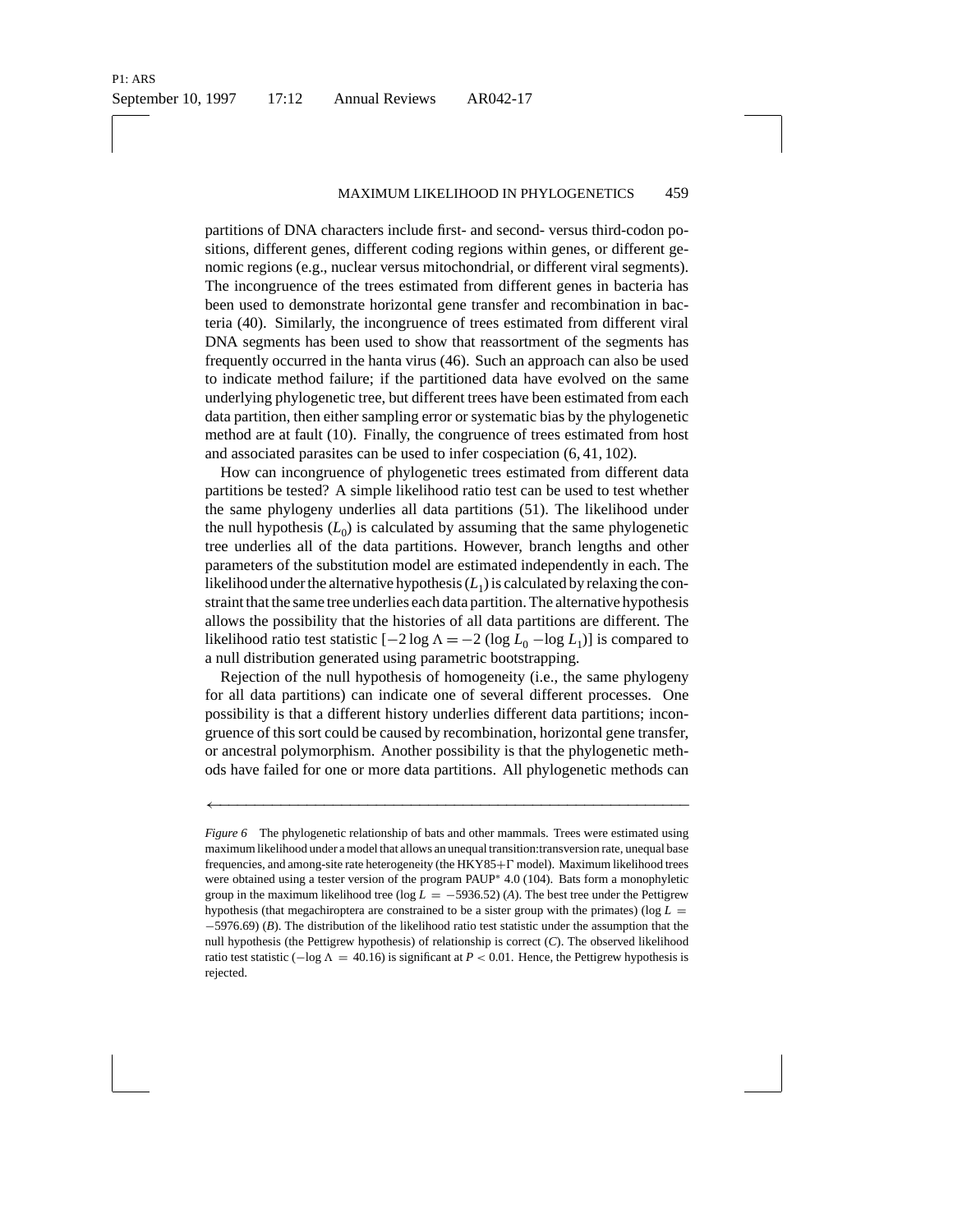

*Figure* 7 The power of the likelihood ratio test of monophyly. The graph represents the results of a computer simulation of two unrooted four taxon trees. The null hypothesis is true when the tree  $((A, B), C, D)$  is simulated and false when  $((A, C), B, D)$  is simulated. The external branches were constrained to be equal in length. *R* represents the ratio of the length of the internal branch to the external branches; when  $R = 1.0$ , all branches of the tree are equal in length. The null hypothesis is that the taxa A and B are a group (that the taxon bipartition  ${A, B}$  {C, D} exists). The null hypothesis is rarely rejected when it is true and frequently rejected when false.

produce biased estimates of phyolgeny when their assumptions are severely violated. For example, the parsimony method is known to produce inconsistent estimates of phylogeny for some very simple four-species trees (22). A method is inconsistent when it converges to an incorrect phylogenetic tree as more nucleotide or amino acid sites are included in the analysis. Regardless of the cause of the incongruence, combining the data is unwarranted because one runs the risk of either obscuring an interesting evolutionary phenomenon (e.g., different histories for different data partitions) or providing a poor estimate of phylogeny when method failure for one or more data partitions is at fault (10).

# *Null Distributions:* χ<sup>2</sup> *or Parametric Bootstrapping?*

For many of the tests discussed here, nested hypotheses are considered (i.e., the null hypothesis is a special case of the alternative hypothesis). For most statistical problems involving nested hypotheses, the  $\chi^2$  distribution with *q* degrees of freedom (where *q* is the difference in the number of free parameters between the alternative and null hypotheses) can be used to test the significance of the likelihood ratio test statistic ( $-2 \log \Lambda$ ). However, the phylogeny problem is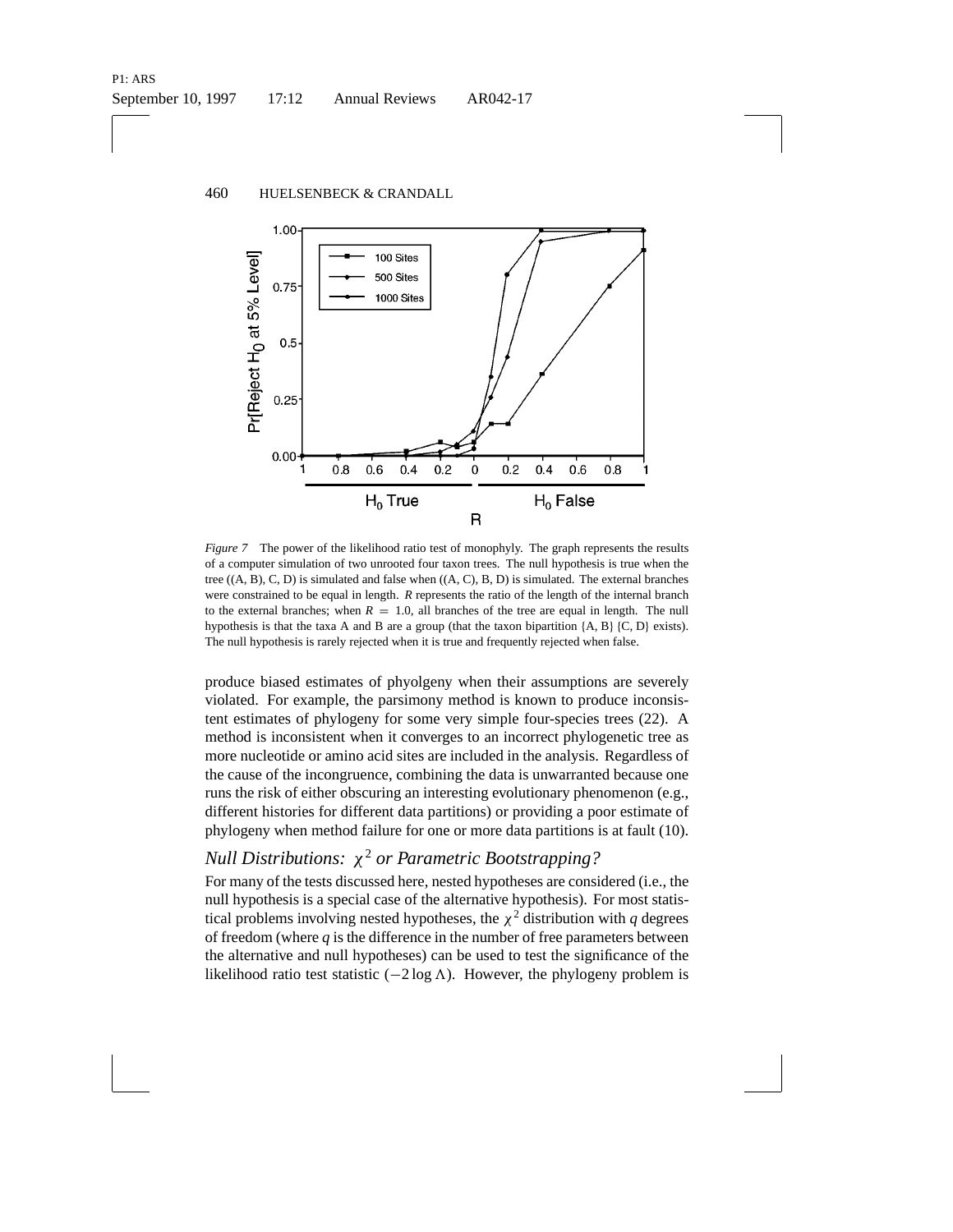an unusual statistical problem, and for many nested phylogenetic hypotheses, it is known that the  $\chi^2$  distribution is not appropriate (32). For example, for the tests of monophyly and topological incongruence among different data partitions, the  $\chi^2$  distribution cannot be used to determine the significance level of the likelihood ratio test statistic. On the other hand, the  $\chi^2$  distribution appears to be appropriate when testing whether the addition of a substitution parameter provides a significant improvement in the likelihood. The reason that the  $\chi^2$  distribution is appropriate for some phylogenetic probelms but not for others appears to be related to the fact that a tree topology is not a standard statistical parameter (124). In fact, for tests involving maximization over trees, it is difficult to determine the appropriate degrees of freedom because it is not clear how many parameters a topology represents. Probably the safest course for many likelihood ratio tests is to generate the null distribution using computer simulation (parametric bootstrapping). For null hypotheses that are composite, the maximum likelihood values under the null hypothesis can be used to parameterize the simulation (13, 14). This procedure has the advantage that it does not rely on asymptotic results and can be applied to non-nested as well as to nested hypotheses. The sensitivity of the paramertic bootstrap procedure to incorrect assumptions, however, has not been widely tested (though see 53).

#### **CONCLUSIONS**

Phylogenies are being applied to a wider variety of biological questions than ever before. One of the challenges for systematists is to develop appropriate tests to address the questions posed by evolutionary biologists. Statistical tests of phylogenetic questions can be formulated in many different ways. However, for many of the tests posed to date, the underlying assumptions are not clear. In fact, for some tests the null hypothesis is unclear (106). The testing of phylogenetic hypotheses in a likelihood framework should prove useful in the future. Likelihood provides a unified framework for the evaluation of alternative hypotheses. With the use of parametric bootstrapping, likelihood ratio tests can be applied to questions for which the null distribution is difficult to determine analytically.

The application of likelihood ratio tests in phylogenetics is a recent phenomenon, with most of the research activity occurring in the past five years. However, in that time the approach has proven powerful. Likelihood ratio tests have already provided information on the pattern of DNA substitution. Furthermore, the approach has been applied to questions involving topology and has even allowed the examination of whether hosts and parasites cospeciated (56). Future research can investigate the statistical properties of likelihood ratio tests with the objective of determining the power and robustness of the tests.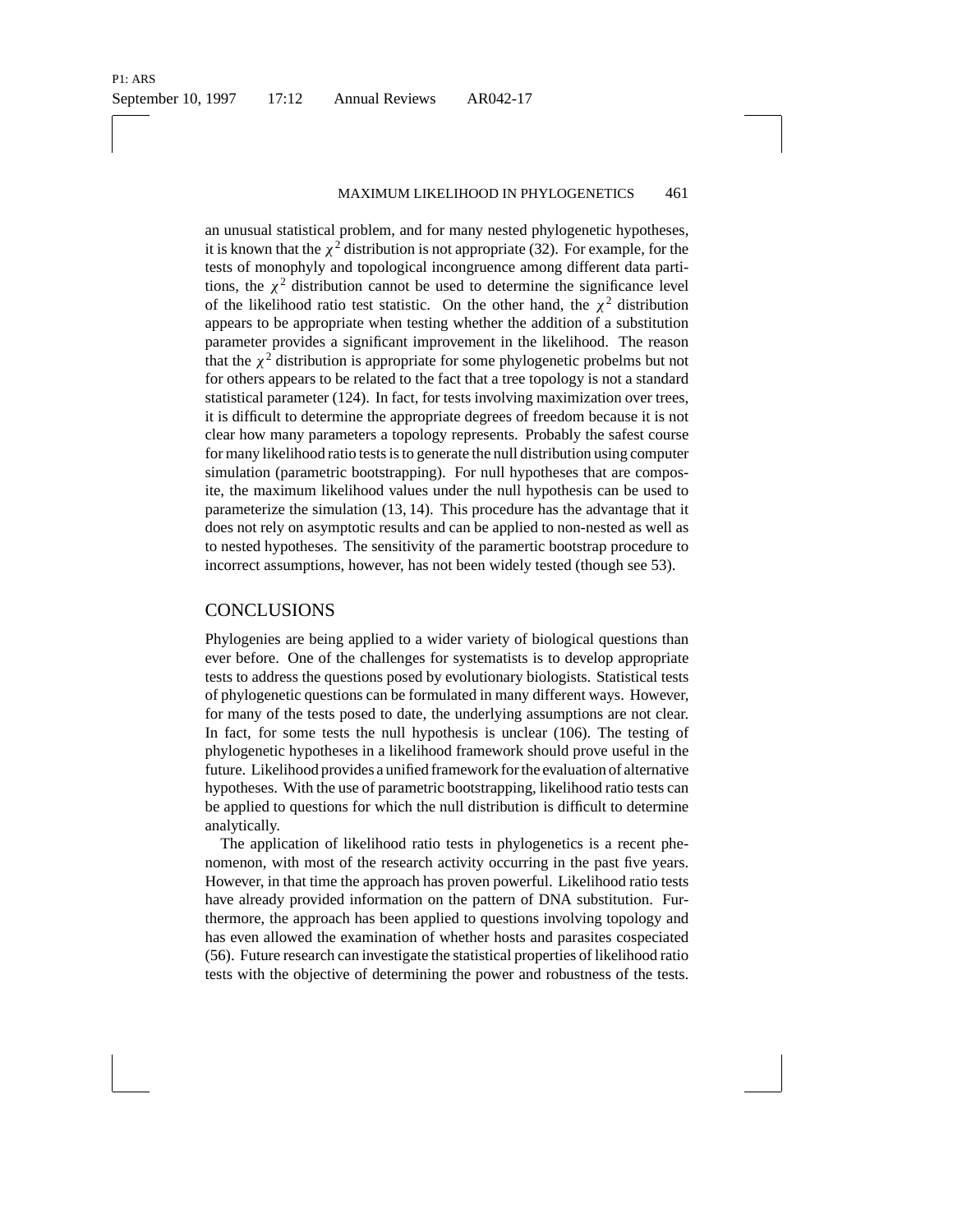Another avenue of research involves the development of likelihood ratio tests to address additional null hypotheses. The likelihood approach should be particularly useful because the development of a likelihood ratio test is straightforward as long as the null and alternative hypotheses can be precisely described.

#### ACKNOWLEDGMENTS

We thank Rasmus Nielsen, Jack Sites, and Spencer Muse for comments on earlier versions of this manuscript. Spencer Muse, especially, made many helpful comments pointing out inadequacies of an earlier manuscript. This work was supported by a Miller postdoctoral fellowship awarded to JPH and an Alfred P. Sloan Young Investigator Award to KAC.

> **Visit the** *Annual Reviews home page* **at http://www.annurev.org.**

#### *Literature Cited*

- 1. Adachi J, Hasegawa M. 1992. Amino acid substitution of proteins coded for in mitochondrial DNA during mammalian evolution. *Jpn. J. Genet.* 67:187–97
- 2. Allard MW, Miyamoto MM. 1992. Perspective: testing phylogenetic approaches with empirical data, as illustrated with the parsimony method. *Mol. Biol. Evol.* 9:778–86
- 3. Barry D, Hartigan JA. 1987. Statistical analysis of hominoid molecular evolution. *Stat. Sci.* 2:191–210
- 4. Benton MJ. 1990. Phylogeny of the major tetrapod groups: morphological data and divergence dates. *J. Mol. Biol.* 30:409–24
- 5. Bishop MJ, Thompson EA. 1986. Maximum likelihood alignment of DNA sequences. *J. Mol. Biol.* 190:159–65
- 6. Brooks DR. 1981. Hennig's parasitological method: a proposed solution. *Syst. Zool.* 30:229–49
- 7. Brooks DR, McLennan DA. 1991. *Phylogeny, Ecology, and Behavior.* Chicago, IL: Univ. Chicago Press. 434 pp.
- 8. Brower AVZ, DeSalle R, Vogler A. 1996. Gene trees, species trees, and systematics: a cladistic perspective. *Annu. Rev. Ecol. Syst.* 27:423–50
- 9. Bruno WJ. 1996. Modeling residue usage in aligned protein sequences via maximum likelihood. *Mol. Biol. Evol.* 13:1368–74
- 10. Bull JJ, Huelsenbeck JP, Cunningham CW, Swofford DL, Waddell PJ. 1993. Partitioning and combining data in phylogenetic analysis. *Syst. Biol.* 42:384–97
- 11. Churchill GA. 1989. Stochastic models for heterogeous DNA sequences. *Bull. Math. Biol.* 51:79–94
- 12. Churchill GA, von Haeseler A, Navidi WC. 1992. Sample size for a phylogenetic inference. *Mol. Biol. Evol.* 9:753–69
- 13. Cox DR. 1961. Tests of separate families of hypotheses. *Proc. 4th Berkeley Symp. Math. Stat. Prob.* 1:105–23
- 14. Cox DR. 1962. Further results on tests of separate families of hypotheses. *J. R. Stat. Soc. B* 24:406–24
- 15. Cox DR, Miller HD. 1977. *The Theory of Stochastic Processes.* London: Chapman & Hall
- 16. Crandall KA. 1994. Intraspecific cladogram estimation: accuracy at higher levels of divergence. *Syst. Biol.* 43:222–35
- 17. Cummings MP, Otto SP, Wakeley J. 1995. Sampling properties of DNA sequence data in phylogenetic analysis. *Mol. Biol. Evol.* 12:814–22
- 18. Dixon MT, Hillis DM. 1993. Ribosomal RNA secondary structure: compensatory mutations and implications for phylogenetic analysis. *Mol. Biol. Evol.* 10:256–67
- 19. Edwards AWF. 1972. *Likelihood.* Cambridge: Cambridge Univ. Press
- 20. Edwards AWF, Cavalli-Sforza LL. 1964. Reconstruction of evolutionary trees. In *Phenetic and Phylogenetic Classification,* ed. J McNeill, pp. 67–76. London: Syst. Assoc.
- 21. Farris JS. 1983. The logical basis of phylogenetic analysis. In *Advances in Cladistics,* ed. NI Platnick, VA Funk, 2:7–36.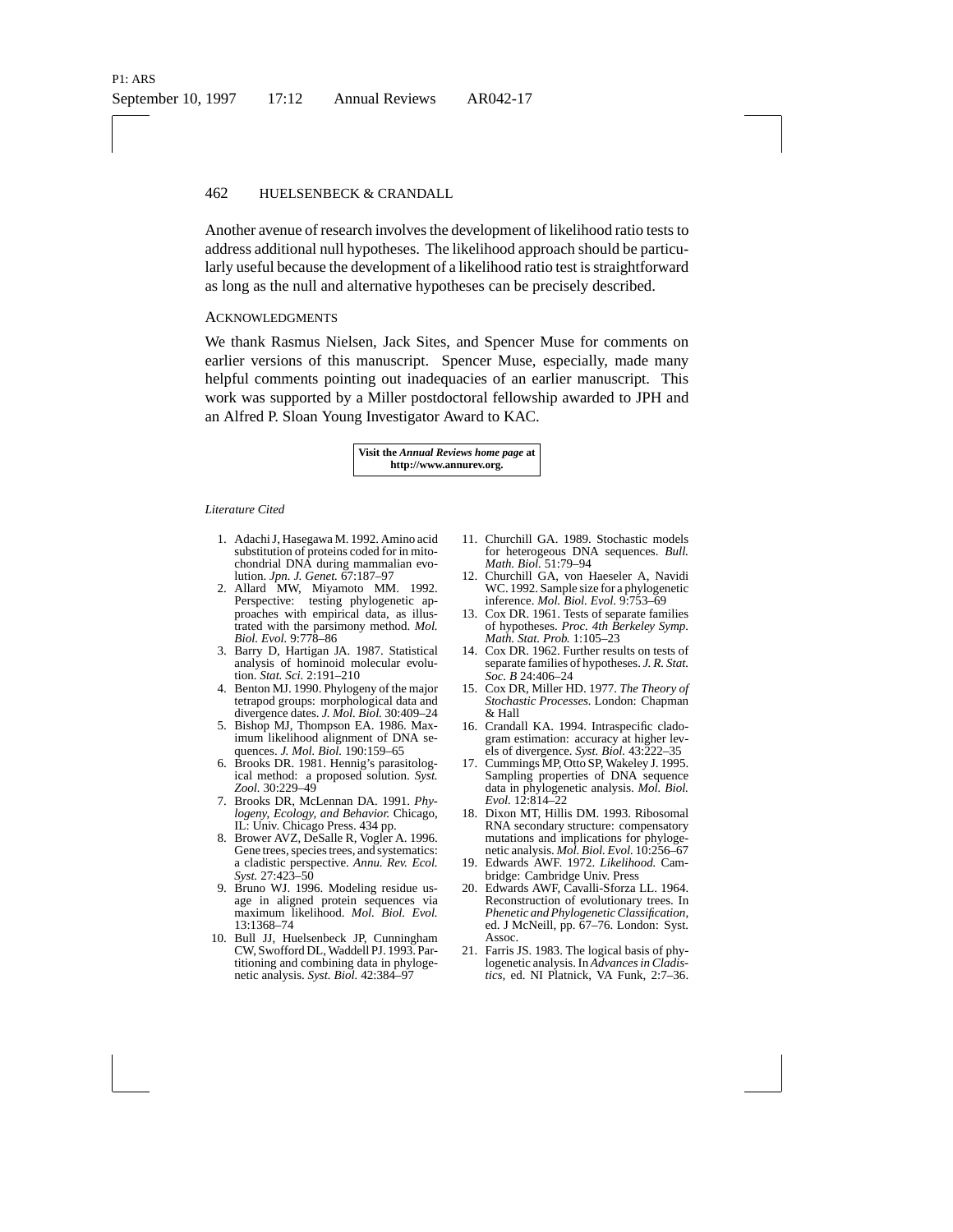New York: Columbia Univ. Press

- 22. Felsenstein J. 1978. Cases in which parsimony or compatibility methods will be positively misleading. *Syst. Zool.* 27:401– 10
- 23. Felsenstein J. 1978. The number of evolutionary trees. *Syst. Zool.* 27:27–33
- 24. Felsenstein J. 1981. Evolutionary trees from DNA sequences: a maximum likelihood approach. *J. Mol. Evol.* 17:368–76
- 25. Felsenstein J. 1985. Phylogenies and the comparative method. *Am. Nat.* 125:1–15
- 26. Felsenstein J. 1988. Phylogenies from molecular sequences. *Annu. Rev. Genet.* 22:521–65
- 27. Felsenstein J, Churchill GA. 1996. A hidden Markov model approach to variation among sites in rate of evolution. *Mol. Biol. Evol.* 13:93–104
- 28. Fisher RA. 1922. On the mathematical foundations of theoretical statistics. *Philos. Trans. R. Soc. London Ser. A*222:309– 68
- 29. Gaut BS, Lewis PO. 1995. Success of maximum likelihood phylogeny inference in the four-taxon case. *Mol. Biol. Evol.* 12:152–62
- 30. Gaut BS, Weir BS. 1994. Detecting substitution-rate heterogeneity among regions of a nucleotide sequence. *Mol. Biol. Evol.* 11:620–29
- 31. Goldman N. 1990. Maximum likelihood inference of phylogenetic trees with special reference to a Poisson process model of DNA substitution and to parsimony analyses. *Syst. Zool.* 39:345–61
- 32. Goldman N. 1993. Statistical tests of models of DNA substitution. *J. Mol. Evol.* 36:182–98
- 33. Goldman N, Yang Z. 1994. A codonbased model of nucleotide substitution for protein-coding DNA sequences. *Mol. Biol. Evol.* 11:725–36
- 34. Grantham R. 1974. Amino acid difference formula to help explain protein evolution. *Science* 185:862–64
- 35. Grauer D, Hide WA, Li W-H. 1991. Is the guinea-pig a rodent? *Nature* 351:649–52
- 36. Grauer D, Hide WA, Zharkikh A, Li W-H. 1992. The biochemical phylogeny of guinea-pigs and gundis, and the paraphyly of the order rodentia. *Comp. Biochem. Physiol. B* 101:495–98<br>37. Griffiths RC, Tavaré S. 1994. Simulating
- probability distributions. *Theor. Popul. Biol.* 46:131–59
- 38. Gu X, Fu Y-X, Li W-H. 1995. Maximum likelihood estimation of the heterogeneity of substitution rate among nucleotide sites. *Mol. Biol. Evol.* 12:546–57
- 39. Guoy M, Li W-H. 1989. Phylogenetic

analysis based on rRNA sequences supports the archaebacterial rather than the eocyte tree. *Nature* 339:145–47

- 40. Guttman DS. 1997. Recombination and clonality in natural populations of *Escherichia coli. Trends Ecol. Evol.* 12:16–  $22$
- 41. Hafner MS, Nadler SA. 1988. Phylogenetic trees support the coevolution of parasites and their hosts. *Nature* 332:258–59
- 42. Harvey PH, Nee S. 1994. Phylogenetic epidemiology lives. *Trends Ecol. Evol.* 9:361–63
- 43. Harvey PH, Pagel MD. 1991. *The Comparative Method in Evolutionary Biology.* Oxford: Oxford Univ. Press. 239 pp.
- 44. Hasegawa M, Kishino H, Saitou N. 1991. On the maximum likelihood method in molecular phylogenetics. *J. Mol. Evol.* 32:443–45
- 45. Hasegawa M, Kishino K, Yano T. 1985. Dating the human-ape splitting by a molecular clock of mitochondrial DNA. *J. Mol. Evol.* 22:160–74
- 46. Henderson WW, Monroe MC, St. Jeor SC, Thayer WP, Rowe JE, et al. 1995. Naturally occurring sin nombre virus genetic reassortants. *Virology* 214:602–10
- 47. Hillis DM. 1997. Biology recapitulates phylogeny. *Science* 276:218–19
- 48. Hillis DM, Bull JJ, White ME, Badgett MR, Molineux IJ. 1992. Experimental phylogenetics: generation of a known phylogeny. *Science* 255:589–91
- 49. Huelsenbeck JP. 1995. Performance of phylogenetic methods in simulation. *Syst. Biol.* 44:17–48
- 50. Huelsenbeck JP. 1995. The robustness of two phylogenetic methods: four-taxon simulations reveal a slight superiority of maximum likelihood over neighbor joining. *Mol. Biol. Evol.* 12:843–49
- 51. Huelsenbeck JP, Bull JJ. 1996. A likelihood ratio test to detect conflicting phylogenetic signal. *Syst. Biol.* 45:92–98
- 52. Huelsenbeck JP, Cunningham CW, Graybeal A. 1997. The performance of phylogenetic methods for a well supported phylogeny. *Syst. Biol.* In press
- 53. Huelsenbeck JP, Hillis DM, Nielsen R. 1996. A likelihood-ratio test of monophyly. *Syst. Biol.* 45:546–58
- 54. Huelsenbeck JP, Hillis DM. 1993. Success of phylogenetic methods in the fourtaxon case. *Syst. Biol.* 42:247–64
- 55. Huelsenbeck JP, Nielsen R. 1997. The effect of non-independent substitution on phylogenetic accuracy. *Syst. Biol.* Submitted
- 56. Huelsenbeck JP, Rannala B, Yang Z. 1997. Statistical tests of host parasite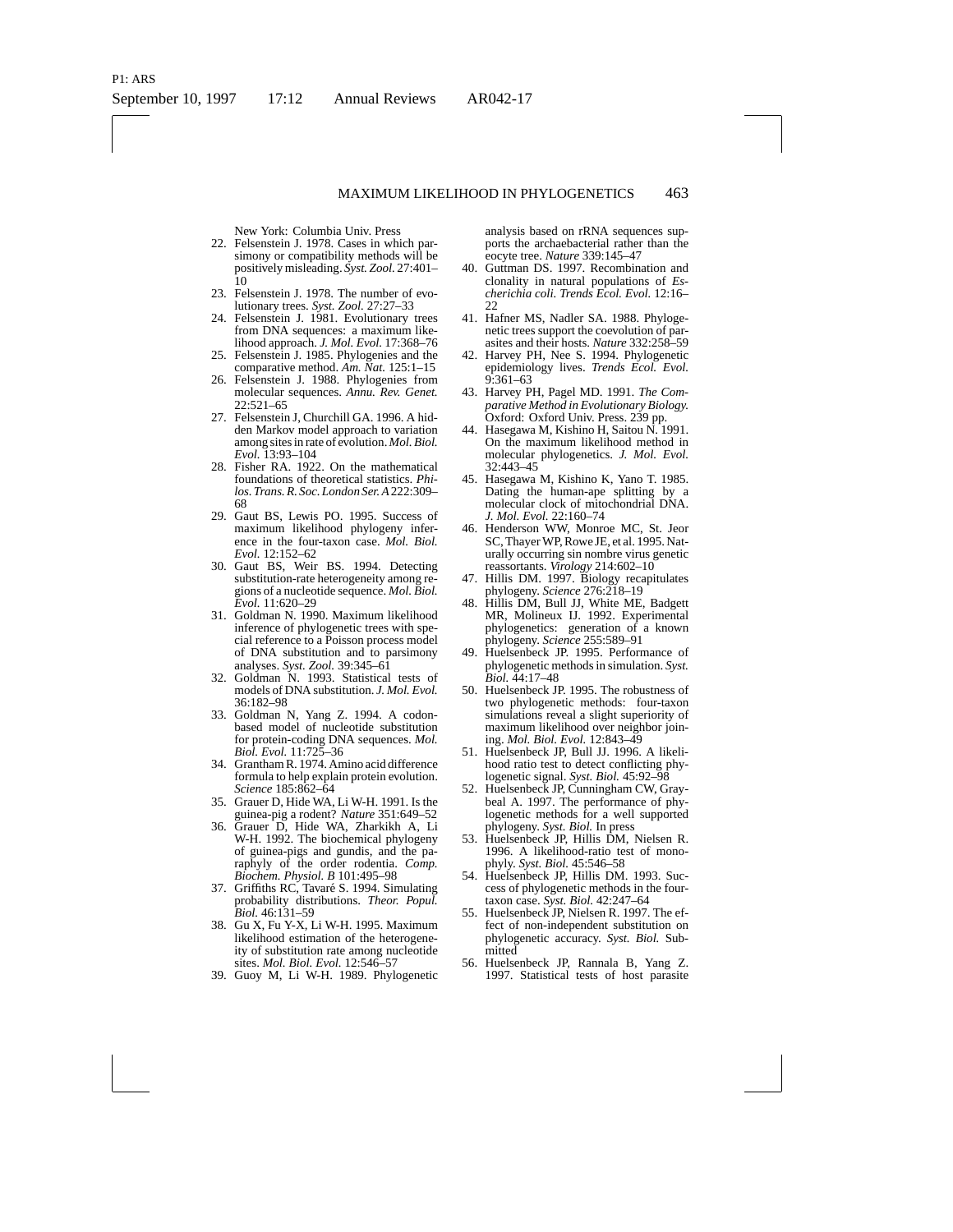cospeciation. *Evolution* 51:410–19

- 57. Jin L, Nei M. 1990. Limitations of the evolutionary parsimony method of phylogenetic inference. *Mol. Biol. Evol.* 7:82–102
- 58. Jukes TH, Cantor CR. 1969. Evolution of protein molecules. In *Mammalian Protein Metabolism,* ed. HM Munro, pp. 21–132. New York: Academic
- 59. Kendall M, Stuart A. 1979. *The Advanced Theory of Statistics,* 2:240–80. London: Charles Griffin
- 60. Kimura M. 1980. A simple method for estimating evolutionary rate of base substitutions through comparative studies of nucleotide sequences. *J. Mol. Evol.* 16:111–  $20$
- 61. Kimura M. 1981. Estimation of evolutionary distances between homologous nucleotide sequences. *Proc. Natl. Acad. Sci. USA* 78:454–58
- 62. Kuhner MK, Felsenstein J. 1994. A simulation comparison of phylogeny algorithms under equal and unequal evolutionary rates. *Mol. Biol. Evol.* 11:459–68
- 63. Kuhner MK, Yamato J, Felsenstein J. 1995. Estimating effective population size and mutation rate from sequence data using Metropolis-Hastings sampling. *Genetics* 140:1421–30
- 64. Lanave C, Preparata G, Saccone C, Serio G. 1984. A new method for calculating evolutionary substitution rates. *J. Mol. Evol.* 20:86–93
- 65. Langley CH, Fitch WM. 1974. An examination of the constancy of the rate of molecular evolution. *J. Mol. Evol.* 3:161– 77
- 66. Learn GH, Shore JS, Furnier GR, Zurawski G, Clegg MT. 1992. Constraints on the evolution of plastid introns: the group II intron in the gene encoding tRNA-Val(UAC). *Mol. Biol. Evol.* 9:856–71
- 67. Lewis PO, Huelsenbeck JP, Swofford DL. 1996. Maximum likelihood. In *PAUP*∗*: Phylogenetic Analysis Using Parsimony (and Other Methods,) Version 4.0.* Sunderland, MA: Sinauer
- 68. Lewontin RC. 1989. Inferring the number of evolutionary events from DNA coding sequence differences. *Mol. Biol. Evol.* 6:15–32
- 69. Li W-H. 1993. Unbiased estimation of the rates of synonymous and nonsynonymous substitution. *J. Mol. Evol.* 36:96–99
- 70. Li W-H, Wu C-I, Luo C-C. 1985. A new method for estimating synonymous and nonsynonymous rates of nucleotide substitution considering the relative likelihood of nucleotide and codon changes. *Mol. Biol. Evol.* 2:150–74
- 71. Lindgren BW. 1976. *Statistical Theory.*

New York: Macmillan. 3rd ed.

- 72. Messier W, Stewart C-B. 1997. Episodic adaptive evolution of primate lysozymes. *Nature* 385:151–54
- 73. Milinkovitch MC, Orti G, Meyer A. 1993. Revised phylogeny of whales suggested by mitochondrial DNA. *Nature* 361:346
- 74. Mindell DP, Thacker CE. 1996. Rates of molecular evolution: phylogenetic issues and applications. *Annu. Rev. Ecol. Syst.* 27:279–303
- 75. Miyata T, Yasunaga T. 1980. Molecular evolution of mRNA: a method for estimating rates of synonymous and amino acid substitution from homologous sequences and its application. *J. Mol. Evol.* 16:23– 26
- 76. Muse SV. 1995. Evolutionary analyses when nucleotides do not evolve independently. In *Current Topics on Molecular Evolution,* ed. M Nei, N Takahata, pp. 115–24. University Park, PA: Penn. State Univ., Inst. Mol. Evol. Genet.
- 76a. Muse SV. 1995. Evolutionary analysis of DNA sequences subject to constraints on secondary structure. *Genetics* 139:1429– 39
- 77. Muse SV. 1996. Estimating synonymous and nonsynonymous substitution rates. *Mol. Biol. Evol.* 13:105–14
- 78. Muse SV, Gaut BS. 1994. A likelihood approach for comparing synonymous and nonsynonymous nucleotide substitution rates with application to the chloroplast genome. *Mol. Biol. Evol.* 11:715–24
- 79. Muse SV, Weir BS. 1992. Testing for equality of evolutionary rates. *Genetics* 132:269–76
- 80. Navidi WC, Churchill GA, von Haeseler A. 1991. Methods for inferring phylogenies from nucleic acid sequence data by using maximum likelihood and linear invariants. *Mol. Biol. Evol.* 8:128–43
- 81. Nei M. 1987. *Molecular Evolutionary Genetics.* New York: Columbia Univ. Press
- 82. Nei M, Gojobori T. 1986. Simple methods for estimating the numbers of synonymous and nonsynonymous nucleotide substitutions. *Mol. Biol. Evol.* 3:418–26
- 83. Neyman J. 1971. Molecular studies of evolution: a source of novel staistical problems. In *Statistical Decision Theory and Related Topics,* ed. SS Gupta, J Yackel, pp. 1–27. New York: Academic
- 84. Nielsen R. 1997. A likelihood approach to populations samples of microsatellite alleles. *Genetics* 146:711–16
- 85. Olsen GJ. 1987. Earliest phylogenetic branchings: comparing rRNA-based evolutionary trees inferred with various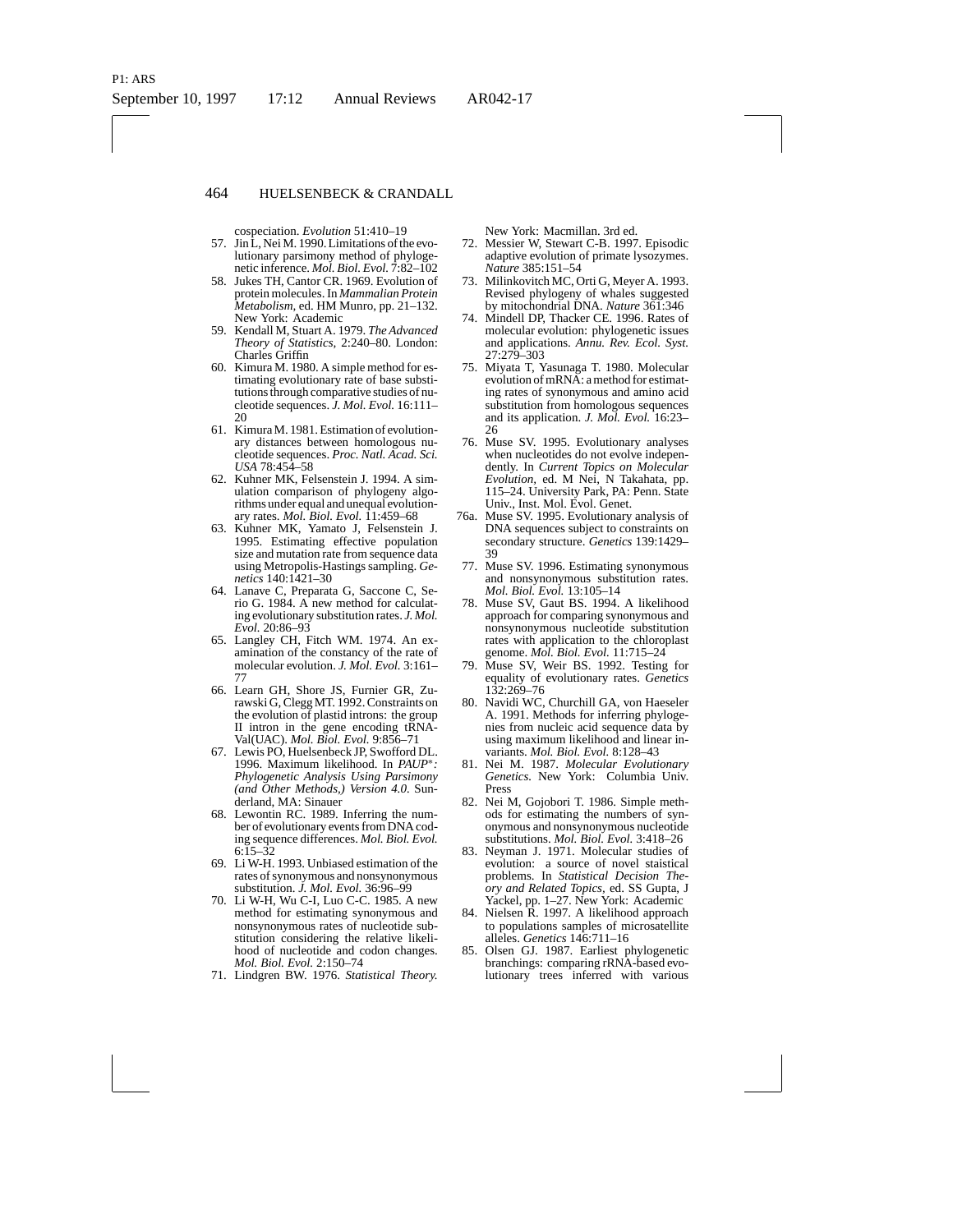techniques. *Cold Spring Harbor Symp. Quant. Biol.* 52:825–37

- 86. Ou C-Y, Ciesielski CA, Myers G, Bandea CI, Luo C-C, et al. 1992. Molecular epidemiology of HIV transmission in a dental practice. *Science* 256:1165–71
- 87. Pamilo P, Bianchi NO. 1993. Evolution of the *Zfx* and *Zfy* genes: rates and interdependence between the genes. *Mol. Biol. Evol.* 10:271–81
- 88. Penny D, Hendy MD, Steel MA. 1992. Progress with methods for constructing evolutionary trees. *Trends Ecol. Evol.* 7:73–79
- 89. Perler R, Efstratiadis A, Lomedico P, Gilbert W, Klodner R, Dodgson J. 1980. The evolution of genes: the chicken preproinsulin gene. *Cell* 20:555–66
- 90. Pettigrew JD. 1986. Flying primates? Megabats have the advanced pathway from eye to midbrain. *Science* 231:1304– 6
- 91. Reeves JH. 1992. Heterogeneity in the substitution process of amino acid sites of proteins coded for by mitochondrial DNA. *J. Mol. Evol.* 35:17–31
- 92. Rice JA. 1995. *Mathematical Statistics and Data Analysis.* Belmont, CA: Duxbury
- 93. Ritland K, Clegg MT. 1987. Evolutionary analysis of plant DNA sequences. *Am. Nat.* 130:S74–100
- 94. Rodriguez F, Oliver JF, Marin A, Medina JR. 1990. The general stochastic model of nucleotide substitutions. *J. Theor. Biol.* 142:485–501
- 95. Rzhetsky A. 1995. Estimating substitution rates in ribosomal RNA genes. *Genetics* 141:771–83
- 96. Rzhetsky A, Nei M. 1995. Tests of applicability of several substitution models for DNA sequence data. *Mol. Biol. Evol.* 12:131–51
- 97. Saitou N, Imanishi T. 1989. Relative efficiencies of the Fitch-Margoliash, maximum-parsimony, maximum-likelihood, minimum-evolution, and neighborjoining methods of phylogenetic tree construction in obtaining the correct tree. *Mol. Biol. Evol.* 6:514–25
- 98. Schöniger M, von Haeseler A. 1994. A stochastic model for the evolution of autocorrelated DNA sequences. *Mol. Phylogeny Evol.* 3:240–47
- 99. Schöniger M, von Haeseler A. 1995. Performance of the maximum likelihood, neighbor joining, and maximum parsimony methods when sequence sites are not independent. *Syst. Biol.* 44:533–47
- 100. Sharp PM. 1997. In search of molecular darwinism. *Nature* 385:111–12
- 101. Silvey SD. 1975. *Statistical Inference.* London: Chapman & Hall
- 102. Simberloff D. 1987. Calculating probabilities that cladograms match: a method of biogeographic inference. *Syst. Zool.* 36:175–95
- 103. Stanhope MJ, Czelusniak J, Si J-S, Nickerson J, Goodman M. 1992. A molecular perspective on mammalian evolution from the gene encoding Interphotoreceptor Retinoid Binding Protein, with convincing evidence for bat monophyly. *Mol. Phylogeny Evol.* 1:148–60
- 104. Swofford DL. 1996. *PAUP*∗*: Phylogenetic Analysis Using Parsimony (and Other Methods), Version 4.0.* Sunderland, MA: Sinauer Assoc.
- 105. Swofford DL, Olsen GJ, Waddell PJ, Hillis DM. 1996. Phylogenetic inference. In *Molecular Systematics,* ed. DM Hillis, C Moritz, BK Mable, pp. 407–514. Sunderland, MA: Sinauer. 2nd ed.
- 106. Swofford DL, Thorne JS, Felsenstein J, Wiegmann BM. 1996. The topologydependent permutation test for monophyly does not test for monophyly. *Syst. Biol.* 45:575–79
- 107. Tamura K, Nei M. 1993. Estimation of the number of nucleotide substitutions in the control region of mitochondrial DNA in humans and chimpanzees. *Mol. Biol. Evol.* 10:512–26
- 108. Tateno Y, Takezaki N, Nei M. 1994. Relative efficiencies of the maximumlikelihood, neighbor-joining, and maximum-parsimony methods when substitution rate varies with site. *Mol. Biol. Evol.* 11:261–77
- 109. Tavaré S. 1986. Some probabilistic and statistical aspects of the primary structure of nucleotide sequences. In *Lectures on Mathematics in the Life Sciences,* ed. RM Miura, pp. 57–86. Providence, RI: Am. Math. Soc.
- 110. Thorne JL, Goldman N, Jones DT. 1996. Combining protein evolution and secondary structure. *Mol. Biol. Evol.* 13:666– 73
- 111. Thorne JL, Kishino H, Felsenstein J. 1991. An evolutionary model for maximum likelihood alignment of DNA sequences. *J. Mol. Evol.* 33:114–24
- 112. Thorne JL, Kishino H, Felsenstein J. 1992. Inching toward reality: an improved likelihood model of sequence evolution. *J. Mol. Evol.* 34:3–16
- 113. Van Den Bussche RA, Baker RJ, Huelsenbeck JP, Hillis DM. 1997. Base compositional bias and phylogenetic analysis: a test of the "flying DNA" hypothesis. *Mol. Phyl. Evol.* Submitted